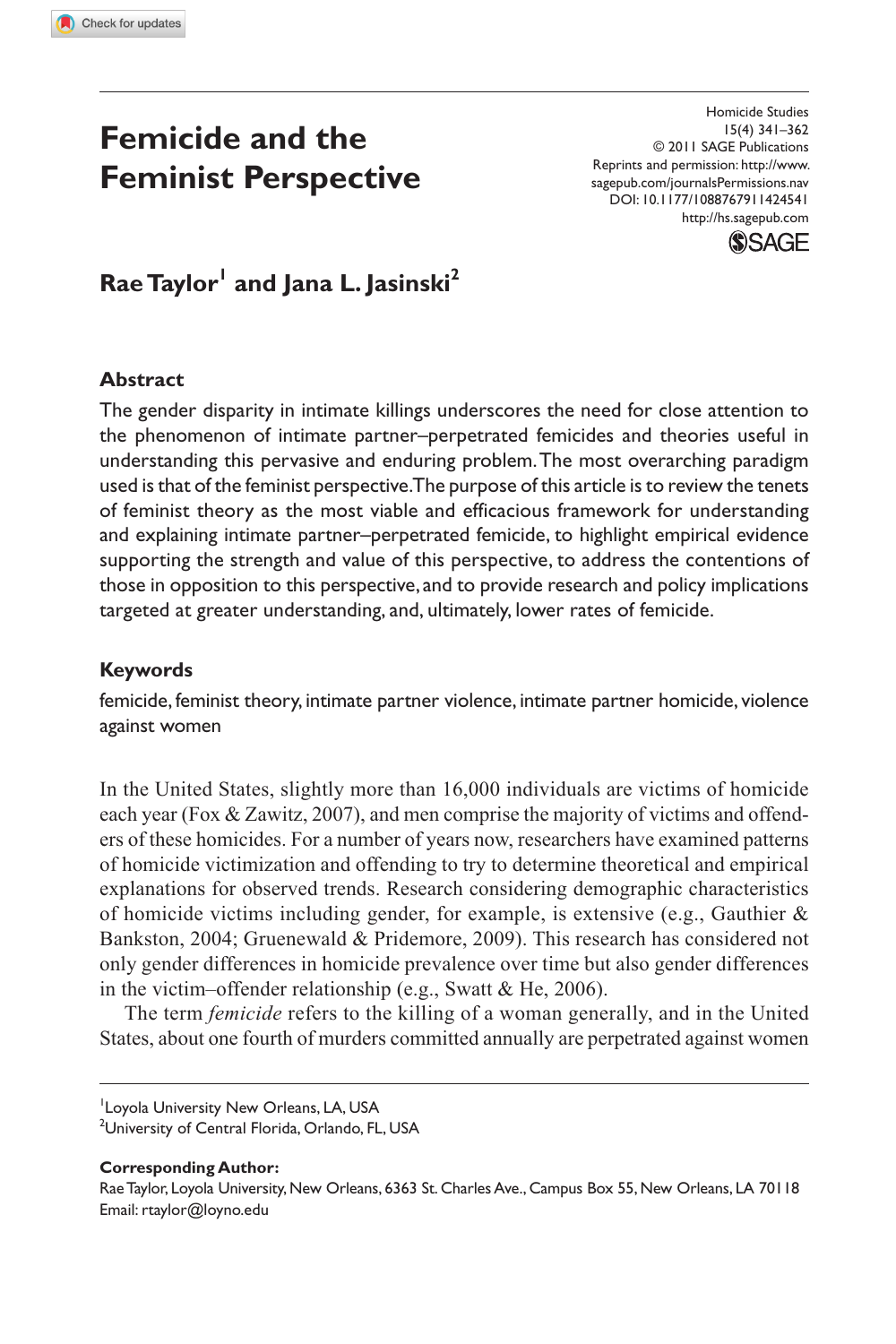(Fox & Zawitz, 2007). According to the most recent Bureau of Justice Statistics figures, about one third of women killed are murdered by an intimate partner (IP), compared with about 3% of men who are murdered by an intimate (Fox & Zawitz, 2007). This startling gender disparity in intimate killings underscores the need for close attention to the phenomenon of IP-perpetrated femicides and theories useful in understanding this pervasive and enduring problem. Moreover, IP homicides may be distinctive from other types of homicides, and some have argued they should be considered in a unique category (e.g., Gartner & McCarthy, 1991; Gauthier & Bankston, 2004; Miethe & Regoeczi, 2004). In addition to the gender disparity in intimate homicide victimization, recent trends of declining IP homicides have also been investigated and theoretical explanations suggested for these patterns (Dugan, Nagin, & Rosenfeld, 1999; Wells & DeLeon-Granados, 2004). Although several different theoretical frameworks have been suggested as appropriate for understanding this phenomenon, the most overarching paradigm used is that of the feminist perspective. The purpose of this article, therefore, is to review the tenets of feminist theory as the most viable and efficacious framework for understanding and explaining IP-perpetrated femicide, to highlight empirical evidence supporting the strength and value of this perspective, to address the contentions of those in opposition to this perspective, and to provide research and policy implications targeted at greater understanding, and, ultimately, lower rates of femicide.

# **The Feminist Perspective**

Feminist theory, also referred to by Bersani and Chen (1988) as the "patriarchal perspective" (pp. 72-76), is founded on the belief that patriarchy and, consequentially, oppression are common threads in the structures of society (e.g., Radford & Stanko, 1996; Zalewski, 2000). According to proponents, oppressive views of women are not only culturally sanctioned but also embedded in and expressed through all social institutions (e.g., Gates, 1978; Hanmer, Radford, & Stanko, 1989; Radford & Stanko, 1996). Feminist analyses of violence against women center on the structure of relationships in a male-dominated culture, power, and gender (Adinkrah, 1999; Bograd, 1988), and feminist explanations for violence against women consider gendered social arrangements and power central (Hunnicutt, 2009). In a classic work from this position, *Feminist Perspectives on Wife Abuse*, Bograd (1988) offers, "As feminists, we believe that the social institutions of marriage and family are special contexts that may promote, maintain, and even support men's use of physical force against women" (p. 12). In particular, the violent behavior exerted by a man against his IP is driven by the desire to maintain power and coercive control over her (Yllö, 1993), which not only explains perpetration, in that it is a result of a structurally granted right to maintain control over women, but also explains victimization by considering the role of the women in a violent relationship and how submissiveness, if only temporarily, may be the necessary means to survival (Walker, 1979).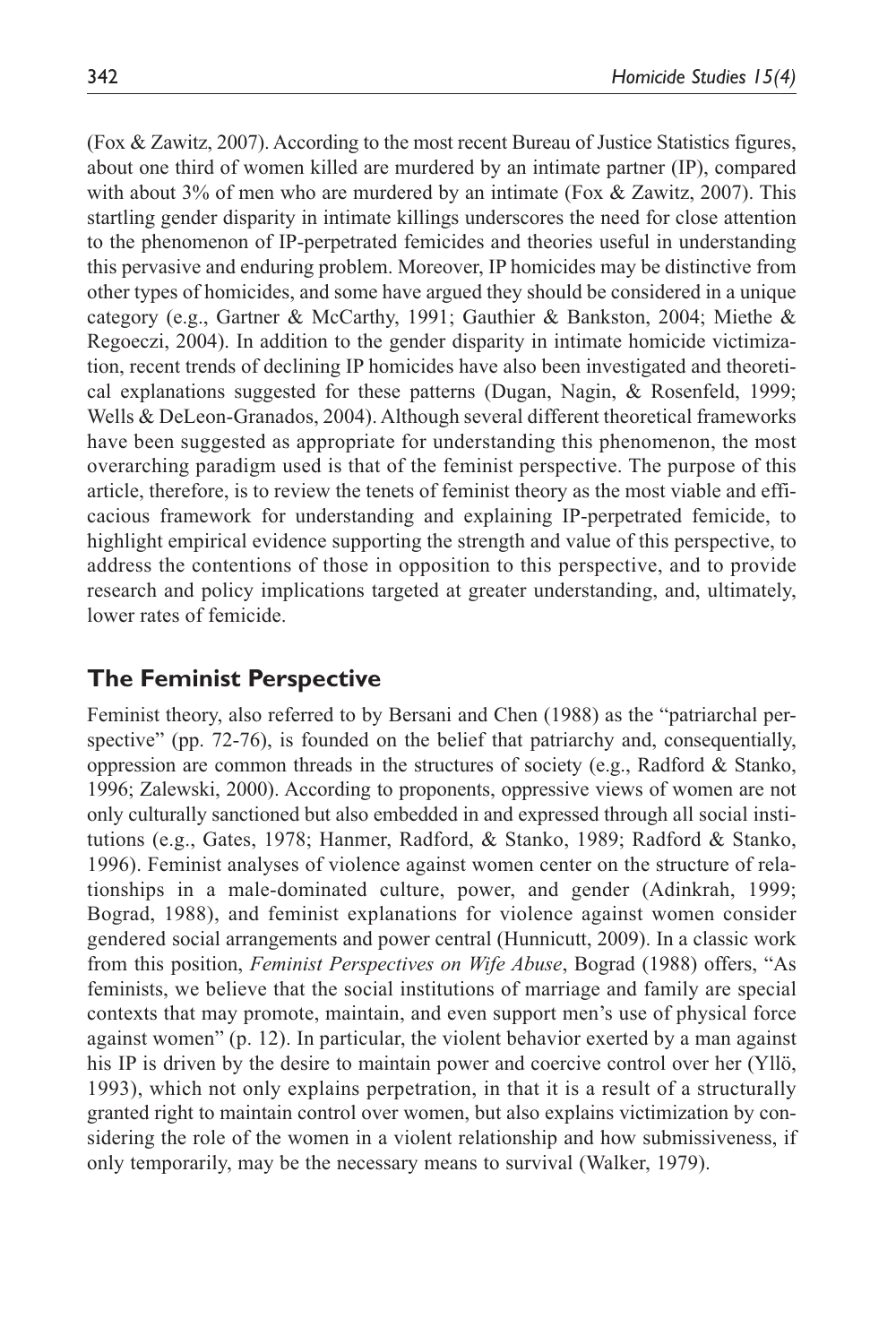Feminist explanations of violence also focus on the relationship between this cultural ideology of male dominance and structural forces that limit women's access to resources. Yodanis (2004) states, "In male dominated institutions violence is a tool that men can use to keep women out or subordinate and thereby maintain male power and control"(p. 657). Violence against women, therefore, is a result of the subordinate position women occupy in the social structure, and this subordination is the cultural legacy of the traditional family. In other words, violence against women is one manifestation of a system of male dominance that has existed historically and across cultures (Adinkrah, 1999; Yllö & Straus, 1990).

The feminist perspective is not without its critics, however. One notable opponent is Felson (2002, 2006), who argues that domestic violence is a deviant, but not sexist, behavior as men commit most violence generally, not just domestic violence. He claims that "sexism plays at most a trivial role in rape and physical assault on wives" (Felson, 2006, p. 21). Moreover, he asserts that we should study why men do not victimize women more than they do rather than focus on why they victimize them as much as they do. Felson believes that the high rates of domestic violence are due to the amount of contact and conflict present within families, which he supported with data from his 1980 interviews of couples in Albany County, New York. He found people were more willing to engage in violence with strangers than with family members, though he also attributes the "low" rates of partner violence against women to the chivalry shown to them by society and, thus, their partners.

Feminist researchers would likely agree that people generally would report a greater willingness to engage in violence with strangers than with family, given that most violent crime is neither lethal nor perpetrated against IPs, but this fact alone does not negate the findings of feminist researchers who have consistently found differences in male versus female violence against partners. Felson (2002) does note the findings from the National Violence Against Women Survey (Tjaden & Thoennes, 2000) where women were much more likely to experience physical and sexual violence at the hands of a male IP in the United States, but he attributes these reported differences to the presentation of the survey to participants as one of personal safety, which he claims would elicit more reports of serious victimization. With regard to gender inequality, Felson rejects the feminist contention that women have less power in their intimate partnerships and claims that research has not supported the notion that men have more power in relationships. Furthermore, he argues that as people tend to choose partners who have similar characteristics as themselves, violent people likely choose violent partners, which he believes "should moderate the gender difference in propensity to violence" (Felson, 2002, p. 58). However, in his 2010 study with Lane of prison inmates convicted of assault and homicide, they report that "female offenders were much more likely than male offenders to report abuse by a partner" (Felson & Lane, 2010, p. 328) and "women are much more likely than men to have been abused by their partner and other adults . . ." (p. 331). They then report the opposite within the same article: that "the results  $[of Gender \times Partner interaction analyses]$  suggest that men (not women)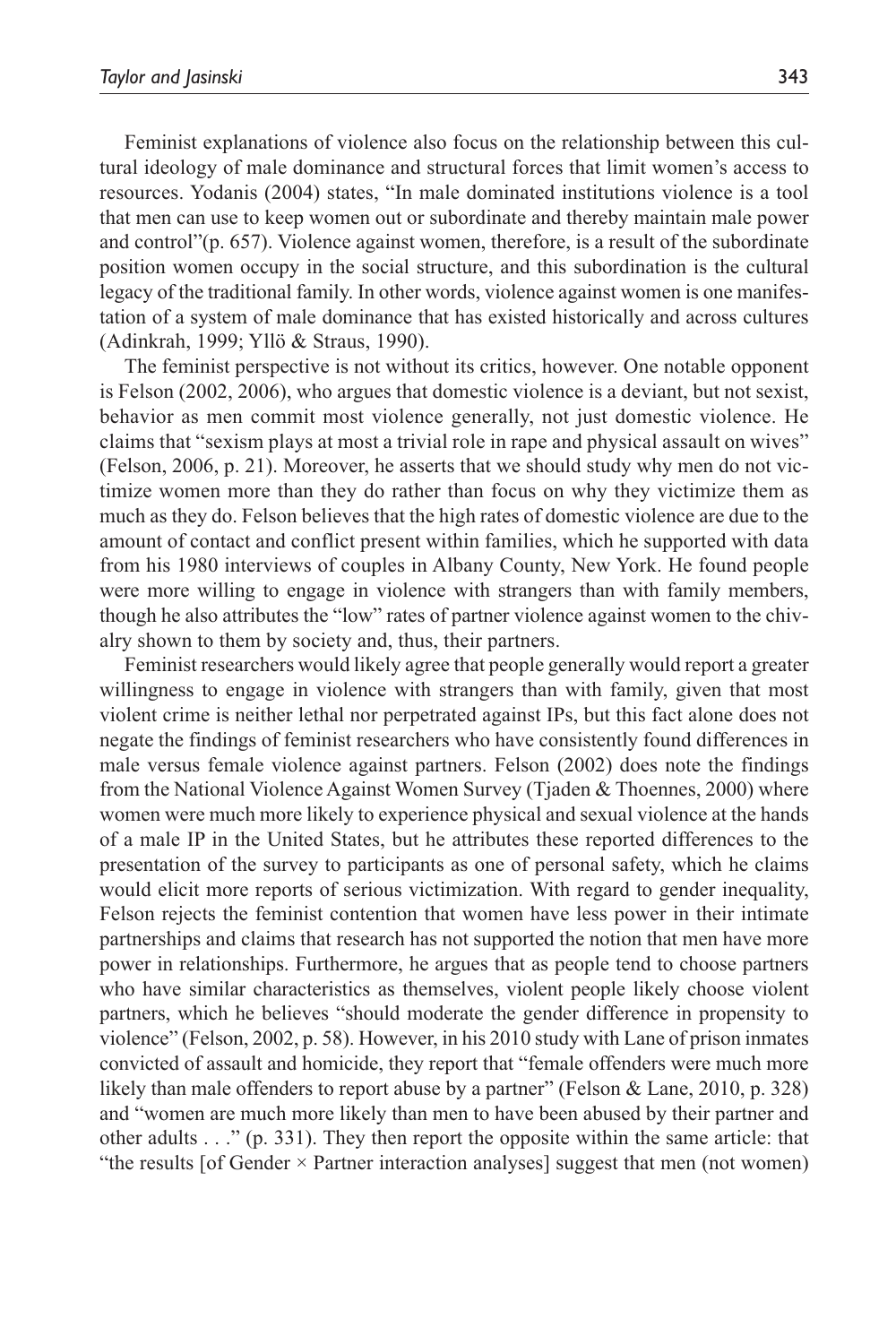who assault their partners are particularly likely to have experienced partner abuse" (p. 329) and that "female offenders are much less likely to have been abused by a partner than male offenders" (p. 332).

Felson further criticizes feminist scholarship for being too focused on severe domestic violence and continual abuse, two phenomena he implies are feminist exaggerations. While he does concede ". . . violence, particularly when it is serious, is often repeated," he feels "it does not justify the use of the phrase "continual abuse" (Felson, 2002, p. 44). Furthermore, he discredits Johnson's (1995) typology for including domestic terrorism, which characterizes the most extreme and brutal forms of domestic violence, as well as the existence of battered women syndrome, claiming these too are feminist exaggerations. However, in disclosing limitations of their 2010 inmate study, Felson and Lane note that the study did not include measures to account for male offender's attitudes toward females, dominance of women by males, or prior treatment of females by males in the study. They further note, "We cannot rule out the possibility that some male IPV offenders are motivated by misogyny. It would be surprising if that were not the case" (Felson & Lane, 2010, p. 333), though his earlier position that sexism plays but a minimal role in violence against women would indicate findings such as these would indeed be surprising.

Felson's criticisms are applied more broadly as well, with his assertion that feminists' methodologies have been "inadequate" and their conclusions "erroneous" (Felson, 2002, p. 223). Furthermore, he notes, "Assertions about the effect of sexism should be based on scientific evidence, not political compromise" (Felson, 2006, p. 23). Ironically, the validity of his own limited empirical evidence in his 2002 book is questionable as he provides relatively few details of his methods, making it impossible to scientifically evaluate his conclusions. Given the contentiousness of this debate, it is useful to examine the evidence from decades of research to better understand the phenomenon of femicide and the implications for gender in the various theoretical frameworks available for testing and understanding.

# *Gender Inequality and IP Homicide*

Intimate partner violence (IPV) is a well-established social problem affecting millions of people all over the world (Heise & Garcia-Moreno, 2002). Although women and men both are affected by this crime, many prominent IPV experts have concluded that women do not abuse at rates equal to men, that women typically abuse for reasons different than men (i.e., self-defense versus control), and that men cause much more injury in frequency and severity than women who abuse their IPs (e.g., Dobash  $\&$ Dobash, 2004; Kimmel, 2002; Nazroo, 1995; Saunders, 2002; Schwartz, 2005). In short, "violence against women is a product of a gendered arrangement; . . . they are being targeted precisely because of their gender" (Hunnicutt, 2009, p. 557). Although these claims have received vitriolic criticism by some (e.g., Felson, 2002; Straus, 2006), a recent report by the World Health Organization on violence concluded that worldwide, "the overwhelming burden of partner violence is borne by women at the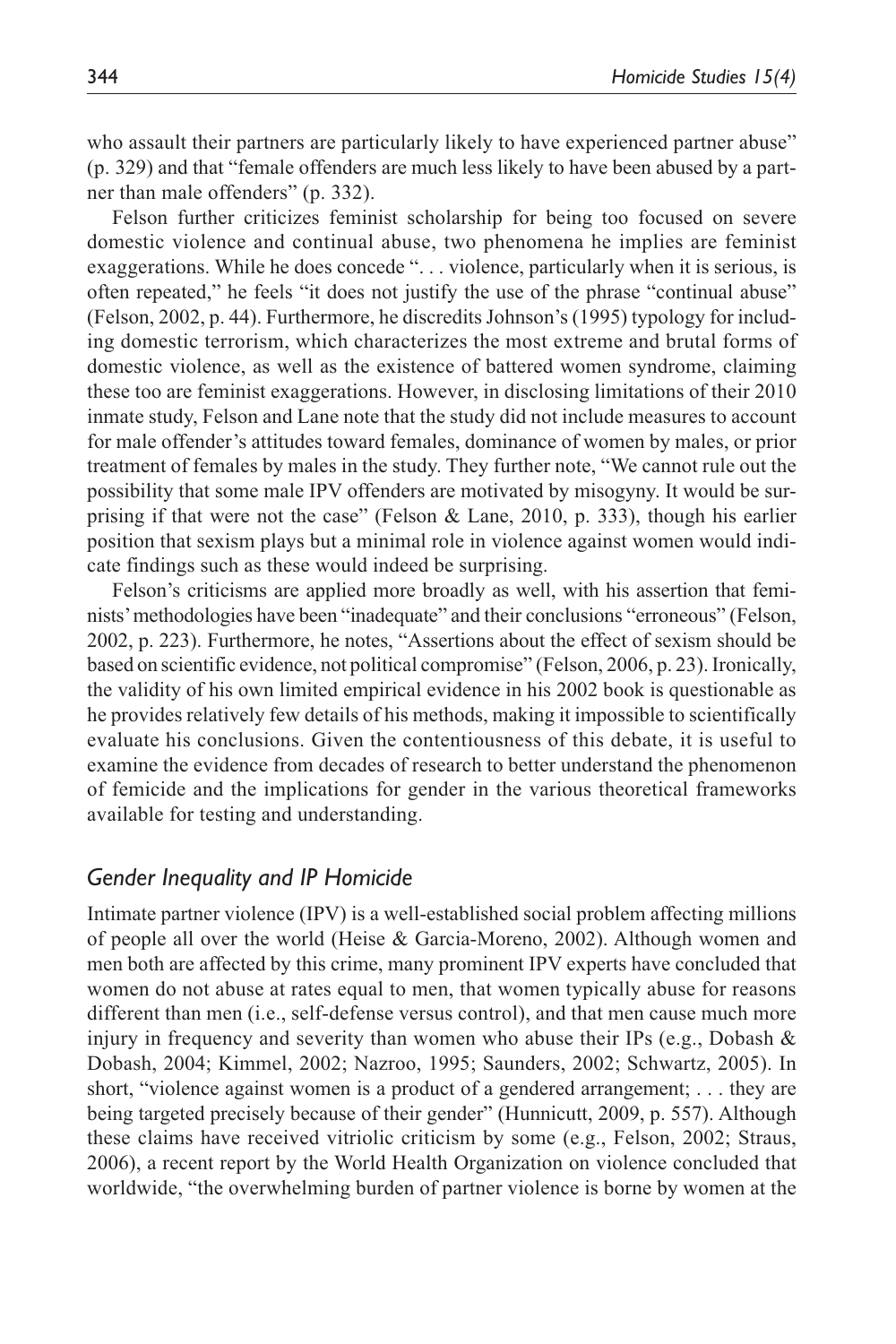hands of men" (Heise & Garcia-Moreno, 2002, p. 89). The burden of intimate partner homicide (IPH) is also a woman-centered social problem.

The U.S. Bureau of Justice Statistics reports that the proportion of female murder victims killed at the hands of their IPs has been increasing, whereas the proportion of male murder victims killed by an intimate has been decreasing (Fox  $& Zawitz, 2007$ ). Gauthier and Bankston (2004) concluded that identifying the sex ratio of killings (SROK), or the ratio of female to male homicide perpetrators, is extremely important, as is understanding the reasons for the differential. They found the female to male SROK for all cities in their study was 61, but when disaggregated by race, it was 30 for Whites and 92 for Blacks, which they posit explains the generally high SROK in the United States. Much discussion among scholars has been generated as a result of women's disproportionate risk for lethal victimization at the hands of an IP. As gender is at the heart of the differential risk, these discussions have included as a primary focus the feminist theoretical framework.

Research on IPH concludes, almost without exception, that females are at greater risk than males (e.g., Browne, Williams, & Dutton, 1999; Campbell, 1992; Chimbos, 1978; Daly & Wilson, 1988; Dawson & Gartner, 1998; Gauthier & Bankston, 2004; Paulsen & Brewer, 2000; Rosenfeld, 1997; Smith, Moracco, & Butts, 1998). Moreover, Websdale (1999) describes IPH as "a profoundly gendered affair" (p. 25) in that men commit most IPHs and for different reasons than their female counterparts. Specifically, men usually kill in conclusion to an ongoing pattern of abuse, and/or due to estrangement by a female partner, and women usually kill their male partners out of selfdefense (Browne et al., 1999; Campbell, 1992; Daly & Wilson, 1988; Dawson & Gartner, 1998; Paulsen & Brewer, 2000; Rosenfeld, 1997; Smith et al., 1998; Swatt & He, 2006). In fact, women are more likely to be killed by their intimate male partner than by any other type of perpetrator (Browne et al., 1999; Browne & Williams, 1989; Dawson & Gartner, 1998; Paulsen & Brewer, 2000; Wilson, Johnson, & Daly, 1995). In addition, research shows that women are at least twice as likely to be killed by their IP as males (Browne et al., 1999; Paulsen & Brewer, 2000; Puzone, Saltman, Kresnow, Thompson, & Mercy, 2000).

Research on domestic violence has consistently found that the death of an intimate at the hands of a partner is often the result of ongoing or continual violence in the relationship (Browne, 1987; Campbell, Glass, Sharps, Laughon, & Bloom, 2007; Goetting, 1991; Smith et al., 1998). Moreover, others have argued that to understand IPHs, it is also necessary to understand them as gendered events (e.g., Websdale, 1999). Dobash, Dobash, Wilson, and Daly (1992), for example, state, "Men often kill wives after lengthy periods of prolonged physical violence accompanied by other forms of abuse and coercion; the roles in such cases are seldom if ever reversed" (p. 81). Therefore, theoretical models that adequately explain assaults among IPs may also provide important frameworks for the analysis of IPH. One such framework considers gender inequality as the primary conceptual schema for understanding violence, including homicide. Gender equality proponents argue that female victimization is a result of men's advantaged position in society and their interest in maintaining this position often by using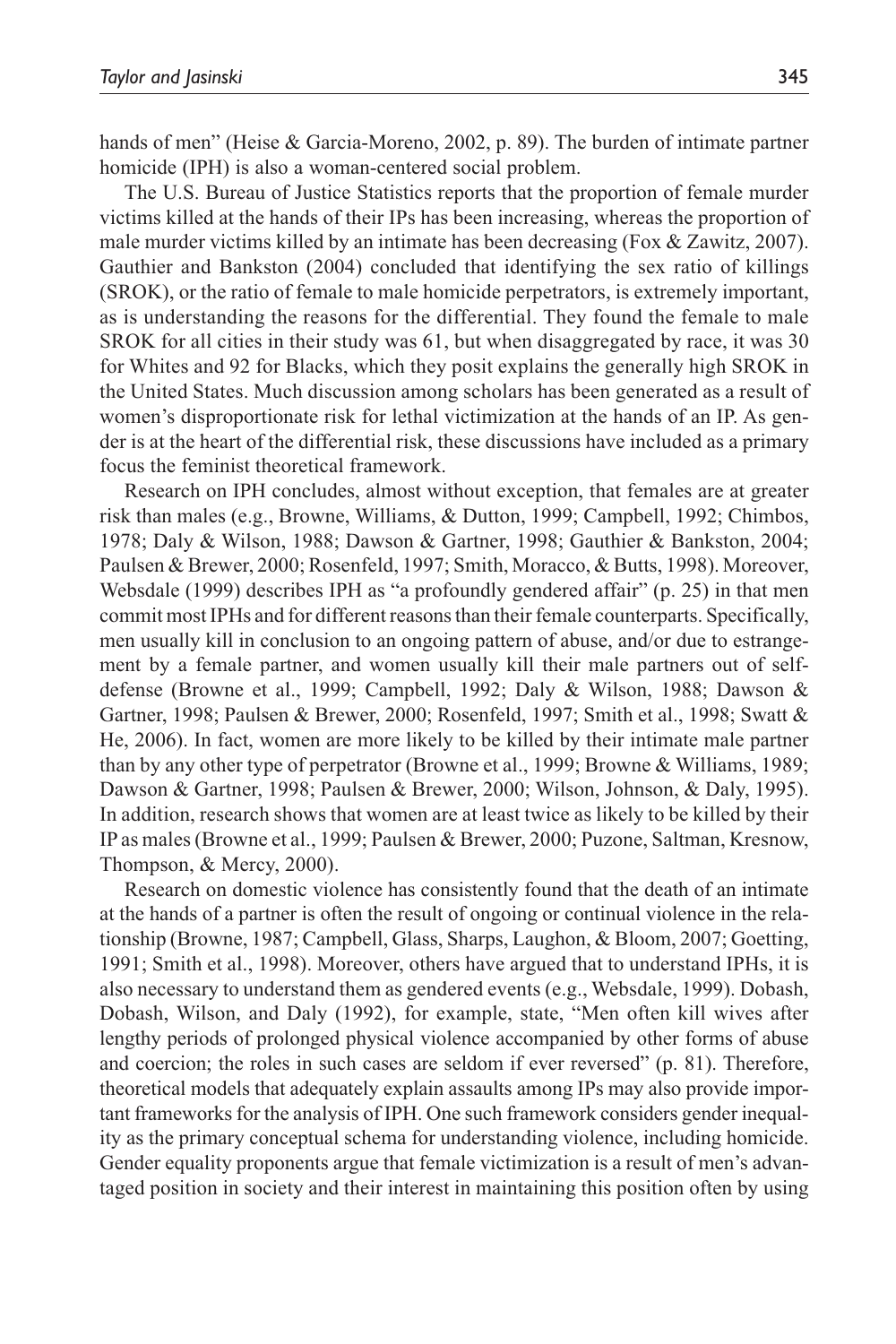violence. A feminist perspective would argue that advances in gender equity, therefore, should decrease the risk for femicide as men lose the ability to control women. In contrast, routine activities would predict that as women gain equality, changes in their lifestyle put them at increased risk for victimization. However, there is always the potential for a backlash to occur when women start to gain equal status with men if their advancement is seen as a threat. Such a backlash would result in increased risk for violent victimization and, consequently, femicide.

Evidence from cross-sectional research on the relationship between gender inequality and female homicide victimization is mixed. Stout (1992), for example, found higher rates of female homicide victimization in states with larger percentages of women in management and administrative occupations. In addition, female homicides were also more likely to occur in states with higher percentages of female unemployment. Bailey and Peterson (1995) found higher rates of female victimization in cities with larger differences in educational attainment between men and women. However, they failed to find similar relationships for other measures of gender inequality. Other researchers have found a positive association between the female labor force participation rate and homicide among nonmarital intimates (Parker & Toth, 1990) and IPs in general (regardless of marital status; Avakame, 1999). Titterington's (2006) research expanded the definition of gender socioeconomic inequality to include the ratio of male to female full-time employment, the proportion of female-headed households above the poverty line, and college education. This multidimensional index of gender socioeconomic inequality was positively associated with female homicide victimization. Pizarro, DeJong, and McGarrell (2010) also included a multidimensional variable to measure gender inequality but found it was not significantly associated with homicide victimization. The authors hypothesize that if men and women were equally disadvantaged, gender equality may not be important. Early work by Gartner, Baker, and Pampel (1990) argued that the contradictory findings observed with respect to the relationship between gender inequality and female homicide victimization could be explained by understanding how gender stratification shaped both the situational and motivational contexts for female homicide victimization. Their cross-national analysis of the gender gap in homicide found that "non-traditional roles increase the relative risk of female homicide victimization in countries where women have not yet obtained a fair degree of social and economic power" (Gartner et al., 1990, p. 607).

More recent research has expanded the gender inequality work by considering both women's absolute status and status relative to men as well as the intersections among gender, race, and class (Vieraitis & Williams, 2002). This research found higher homicide rates where men and women are more equal. In other words, they found support for a backlash hypothesis. However, after disaggregating by race, this model only worked for White women. Specifically, the White female homicide rate was greater in cities where White men and women were more equal. Similarly, Pridemore and Freilich (2005) found gender income inequality did not explain overall female homicide victimization rates; however, it was significantly associated with White non-Hispanic female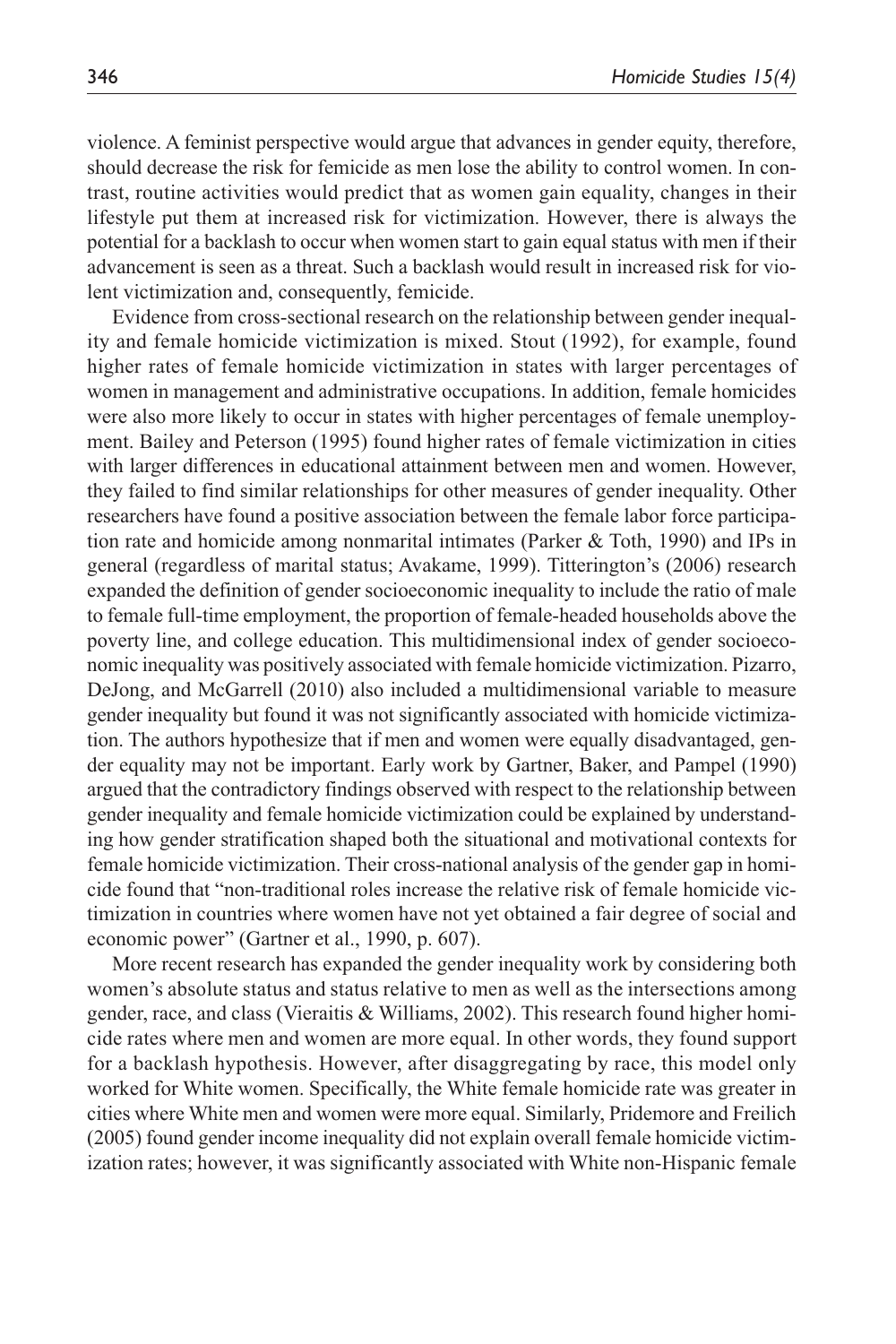homicide victimization. Furthermore, their research demonstrated that these homicide rates were regionally patterned with higher rates in southern states.

Using a time series analysis of homicides from 1930 to 1995, Marvell and Moody (1999) found that changes in female role and status measured by female labor force participation and the divorce rate did not affect the female homicide victimization rate or the number of women killed by IPs. The authors conclude further that trends in female homicide victimization rates are primarily a function of offender characteristics and not characteristics of victims or situations. Although there is some evidence to suggest that gender inequality is associated with IPH, definitive conclusions about this relationship cannot be drawn at the present time. Existing research is primarily cross-sectional in design and is therefore unable to consider changes in the status of women as they relate to changes in IPH. As noted by Vieraitis, Kovandzic, and Britto (2008), we cannot truly understand the relationship between gender inequality and homicide victimization rates without measuring the change in gender inequality over time, which extant research has yet to thoroughly examine. In addition, the research on domestic homicide does not often consider important racial and ethnic differences in both gender inequality and domestic homicide, and it is likely that differences in indicators of gender inequality are not the same across racial lines. Furthermore, the relationship between femicide and gender inequality may vary by region (DeWees & Parker, 2003; Pridemore & Freilich, 2005). Finally, a majority of the research on domestic homicide focuses on homicides occurring in large cities and excludes homicides that take place in more rural areas.

# *Status Disparities*

Gender inequality has also been considered at a more micro level as status disparities within the couple dyad. As education and employment are directly related to the household income and, thus, family resources, there are implications for these factors on IPV. As discussed in a previous section, overall societal trends concerning female socioeconomic status may have some effect on homicide rates, but researchers have also identified risks associated with disparities between partners concerning their education, employment, and income, though literature on the topic reveals some inconsistencies in findings (e.g., Anderson, 1997; Hornung, McCullough, & Sugimoto, 1981; Kaukinen, 2004; Lambert & Firestone, 2000; Taylor & Nabors, 2009).

Some researchers have discovered that when a woman has a lower educational attainment than her male IP, she is at a higher risk for multiple types of abuse, ranging from psychological to severe physical abuse (Anderson, 1997; Hornung et al., 1981; Kaukinen, 2004). However, others have found an increased risk for women with higher educational attainment than their male partners (Kaukinen, 2004; Lambert & Firestone, 2000; Taylor & Nabors, 2009) and also in cases where the woman has a higher occupational status compared with her male partner (Hornung et al., 1981; Kaukinen, 2004). In fact, in a comparison of women who were not abused, abused but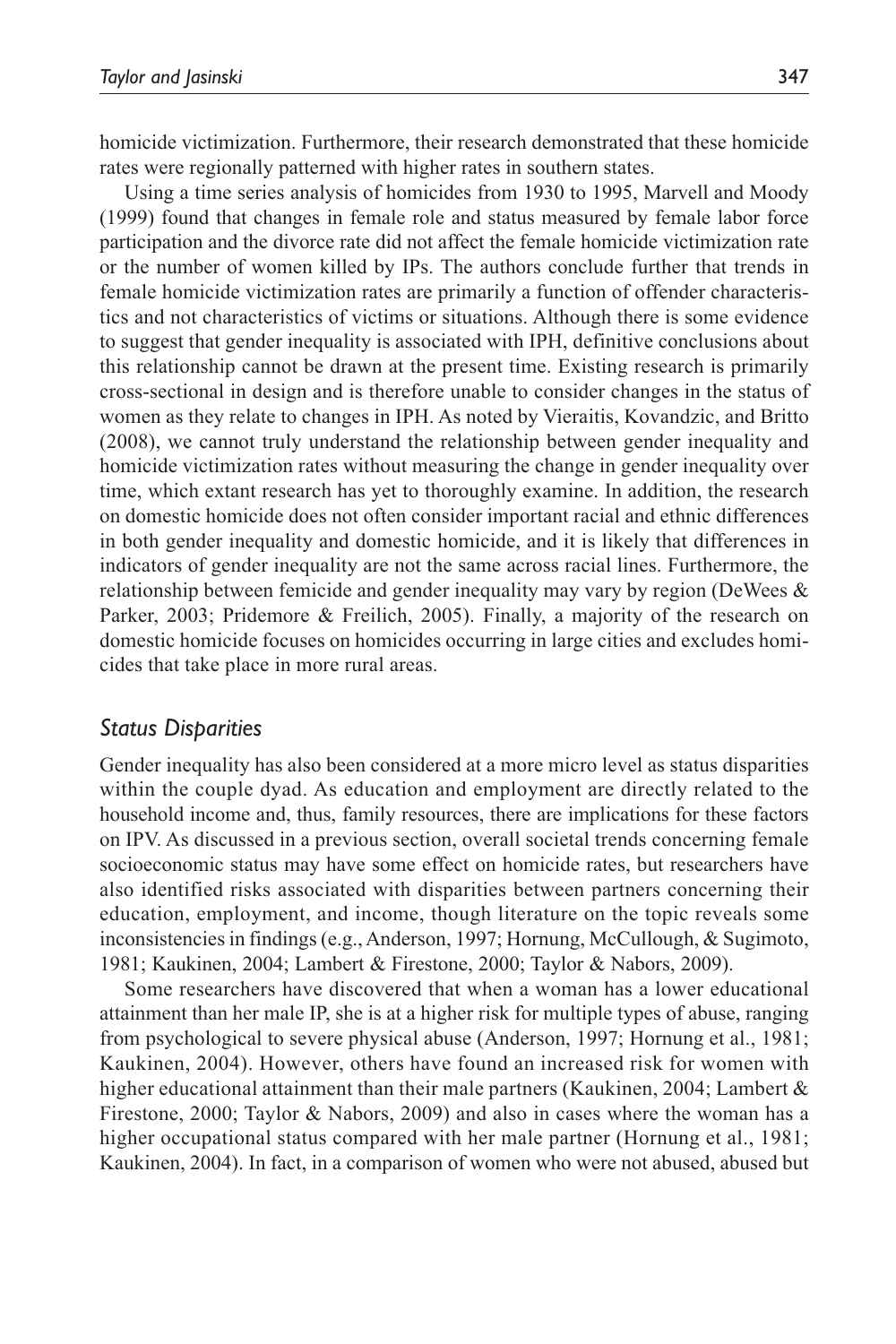not killed, and women who were killed by partners, Taylor and Nabors (2009) found that women with higher educational attainment than their partners were more than 10 times as likely to be killed by them compared with women with the same educational attainment as their partners. Similarly, researchers have found that men who earn less income than their female partners are more likely to be violent toward them (Anderson, 1997; Gauthier & Bankston, 2004; McCloskey, 1996).

Findings such as these support the feminist perspective which contends that some men may feel that the economic dependency on the part of their partner gives them power and control over her (Anderson, 1997; Gauthier & Bankston, 2004). These men will feel threatened when their perceived power and control is challenged by the female partner gaining economic resources (Anderson, 1997; Gauthier & Bankston, 2004). As a result, they turn to psychological and physical violence to compensate for their sense of loss of power (Lambert & Firestone, 2000) and for their sense of inadequacy in their role as the provider (Gauthier & Bankston, 2004; Kaukinen, 2004). These abusive tactics may also include femicide when the potential autonomy afforded to women with increased financial resources to leave the relationship is countered with lethal violence by the male. However, Campbell and associates (2003) in their national case control database specifically looked for evidence of status inconsistency in education, employment, and/or income and did not find an independent association of any of these separately or in combination with femicide. Similarly, Vieraitis et al. (2008) found no support for gender inequality as an increased risk factor for femicide, but this was true for both intimate and nonintimates in their cross-sectional city design.

Improvements in women's statuses increase their access to opportunities and resources, reducing their economic dependence on men and, consequently, should reduce the likelihood of violence. Moreover, greater economic independence may increase options for leaving abusive relationships, reducing the likelihood of IPH as a result of diminished exposure (Dugan, Nagin, & Rosenfeld, 2003; Gauthier & Bankston, 2004). However, if men feel they are entitled to a higher socioeconomic position simply because they are men, then advances by women are likely to result in an increased level of violence and consequently increased risk for femicide.

At least one study has found evidence to support the exposure reduction theoretical framework for sexual violence against women (Bailey, 1999). Specifically, decreases in the income gender gap from 1980 to 1990 were associated with a significant decrease in rape rates during the same time period. Other measures of gender inequality, however, including educational and occupational attainment were not significantly associated with changes in rape rates. In addition, although race (specifically % Black population) was included in the statistical models as a control variable, changes in gender inequality and rape rates were not examined separately for different racial groups.

By extension, the theoretical underpinnings of this model have also been applied to the intimate homicides of women. Several researchers have suggested, for example, that the decline in IPHs might be explained by the simultaneous decline in the rate of marriage occurring as a result of the greater economic independence of women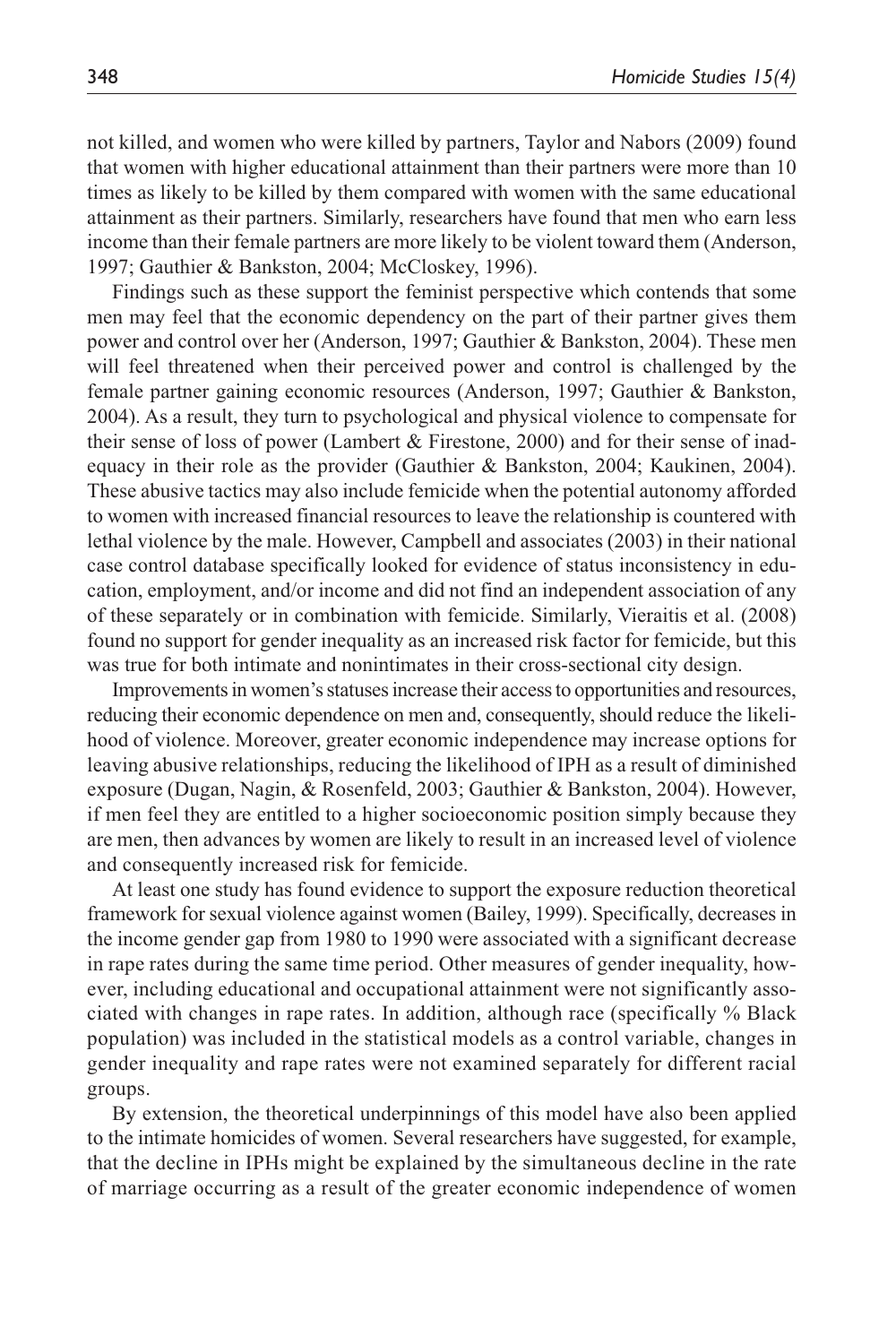(Browne & Williams, 1993; Rosenfeld, 1997). Dugan and associates (2003) consider exposure reduction in the larger criminological framework of control theories and argue that "effective exposure reduction diminishes the opportunities for violence in intimate relationships" (p. 175). Consequently, intimate partner femicide risk should also be reduced. Their study of 48 of the largest U.S. cities found mixed support for exposure reduction on IPH with some factors reducing risks for particular groups but not others. Moreover, and perhaps more troubling, several variables were associated with a retaliation effect. That is, rather than reducing risk, they increased risk for victimization. One possible explanation for the contradictory findings is that "information myths" about availability and access to resources designed to reduce exposure may act as barriers to these very resources (Westbrook, 2009).

There are also persuasive arguments suggesting that intimate violence may increase rather than decrease as women's status changes. In fact, existing research suggests that the relationship between gender inequality and violence against women may not be linear, but rather curvilinear. Greater economic resources may increase the possibilities for leaving a violent or conflict-ridden relationship. At the same time, however, research has suggested that the termination of an intimate relationship may also increase the risk for serious or lethal violence (Browne, 1987; Wallace, 1986; Wilson & Daly, 1993).

Where women's assumed subordination is questioned and more alternatives to marriage are available, conflicts and violence between IPs may actually be more likely to occur (Ellis, 1987; Feld & Straus, 1990). An increase in the amount of violence may subsequently increase the risk for lethal outcomes. Other, more macro research has found that in states where the status of women was low, the rate of violence against wives was double the rate of violence by them (Yllö, 1993). In states where the status of women was high, the amount of violence by husbands and wives was comparable (Yllö, 1993). Higher rates of IPV, regardless of the perpetrator, may increase the risk for IPH.

# *Sexual Terrorism/Sexual Proprietariness*

Caputi and Russell (1992) associate femicide with the term "sexual terrorism" (p. 15) and explain that one cause of sexual terrorism is a sense of entitlement, whereby many males believe they own and can therefore control women. Sheffield (2007) argues the term is appropriate ". . . because it is a system by which males frighten and, by frightening, control and dominate females" (p. 111). This concept of entitlement is also commonly referred to as "sexual proprietariness" (Daly & Wilson, 1988) and is frequently cited in literature pertaining to femicide, beginning with the pioneering work of Radford and Russell (1992) and followed by numerous studies (e.g., Browne et al., 1999; Campbell, 1992; Ellis & DeKeseredy, 1997; Websdale, 1999; Wilson & Daly, 1992; Wilson et al., 1995).

The term sexual proprietariness refers to the tendency for men to believe they own women, particularly their sexuality and reproductive abilities (Daly & Wilson, 1988).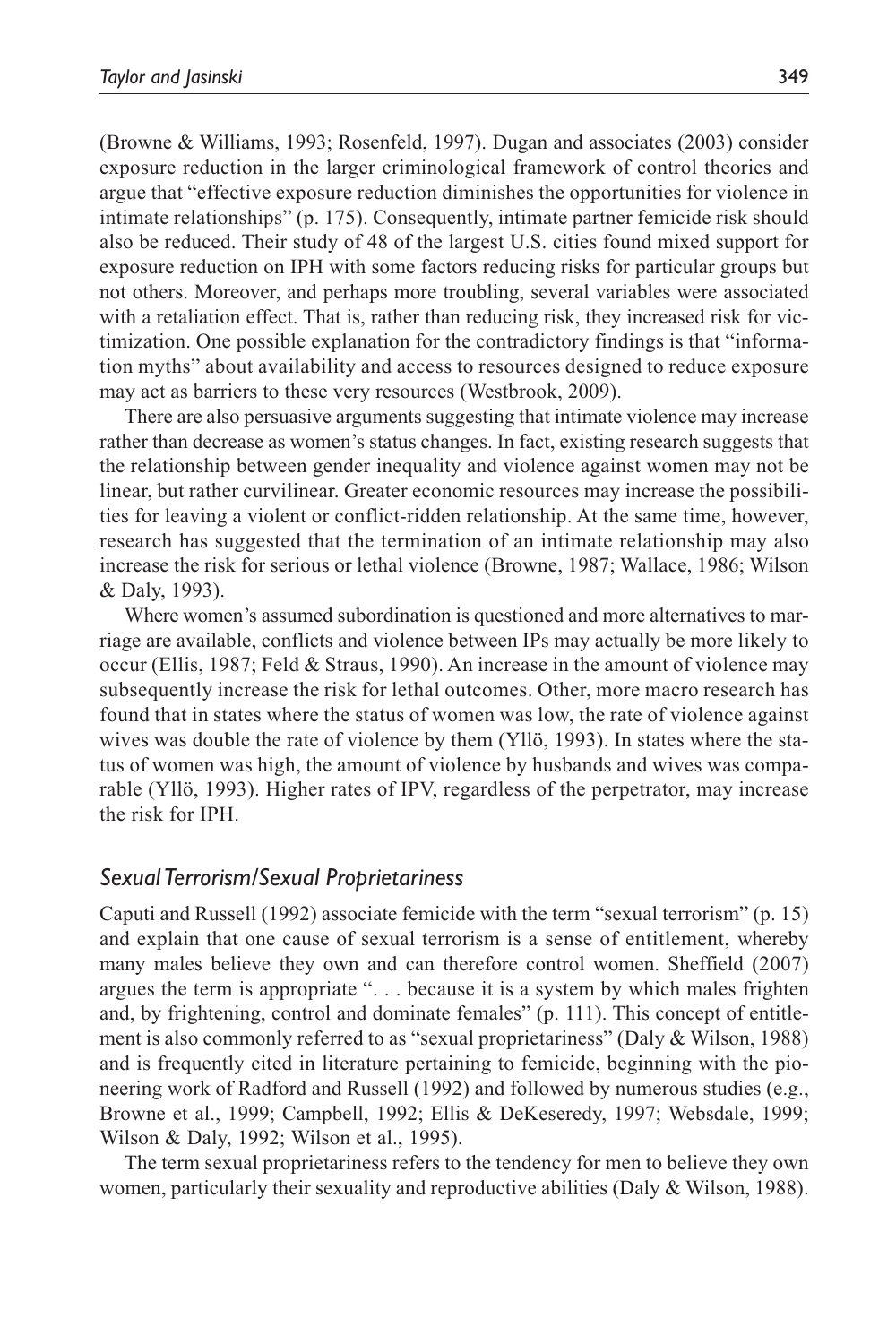Sexual proprietariness is equated to property ownership, where men own "their" women and children and are entitled to use force and violence if necessary to maintain control of their "property" (Campbell, 1992; Daly & Wilson, 1988). Feminists have argued that this concept has been institutionalized and woven into the structure of society, both in historic and modern times (Campbell, 1992; Wilson & Daly, 1992; Wilson et al., 1995).

In her landmark study of homicides in Dayton, Ohio from 1975-1979, Campbell (1992) looked at 73 femicide cases to determine context of the homicide and relationship dynamics (i.e., relationship of victim to offender, homicide motive). She concluded,

. . . property ownership, power, and control are at the core of homicides between partners. The tradition of male ownership of women and male needs for power are played out to horribly violent conclusions. The message of femicide is that many men believe that control of female partners is a prerogative they can defend by killing women. (Campbell, 1992, p. 111)

Researchers highlight the paradoxical nature of femicide. With the fundamental premise of sexual proprietariness being control and power over women, it is the loss of control that moves some men to seriously harm or kill their partners (Websdale, 1999; Wilson et al., 1995). Killing is an extreme alternative to exert a final mechanism of control, regardless of the specific motive (i.e., jealousy). When a male kills his female IP, it is, in essence, an acknowledgement by the male that he has lost control in the relationship. While these acts may be intentional killings or death resulting in what was intended to be aggravated battery, the motive is the same. In fact, Gauthier and Bankston (2004) note that the use of violence against their partner is essentially a form of social control by abusive males and that legal protections in place to help women in abusive relationships may actually serve to heighten their lethality risk. This loss of control is believed to be the substantive issue on which violence against intimate female partners is centered (Campbell, 1992; Websdale, 1999; Wilson & Daly, 1992; Wilson et al., 1995). In fact, it is the issue of control that has led researchers to contend that females in nonmarital relationships are at greater risk of femicide as nonmarital relationships may be more autonomous and a female partner might be able to leave more easily than if she were in a married relationship (Browne et al., 1999).

# *History of Violence/Estrangement*

As homicide is often the conclusion to chronic abusive and threatening behavior by the male against his female partner, this abusive context as well as leaving or attempting to leave the relationship on the part of the female victim are often named as the most significant risk factors (Adinkrah, 1999; Block & Christakos, 1995; Browne et al., 1999; Campbell, 1992; Chimbos, 1978; Dawson & Gartner, 1998; Dobash et al., 1992; Ellis & DeKeseredy, 1997; Goetting, 1991; Jurik & Winn, 1990; Smith et al., 1998; Websdale, 1999; Wilson & Daly, 1992; Wilson et al., 1995). Studies of intimate partner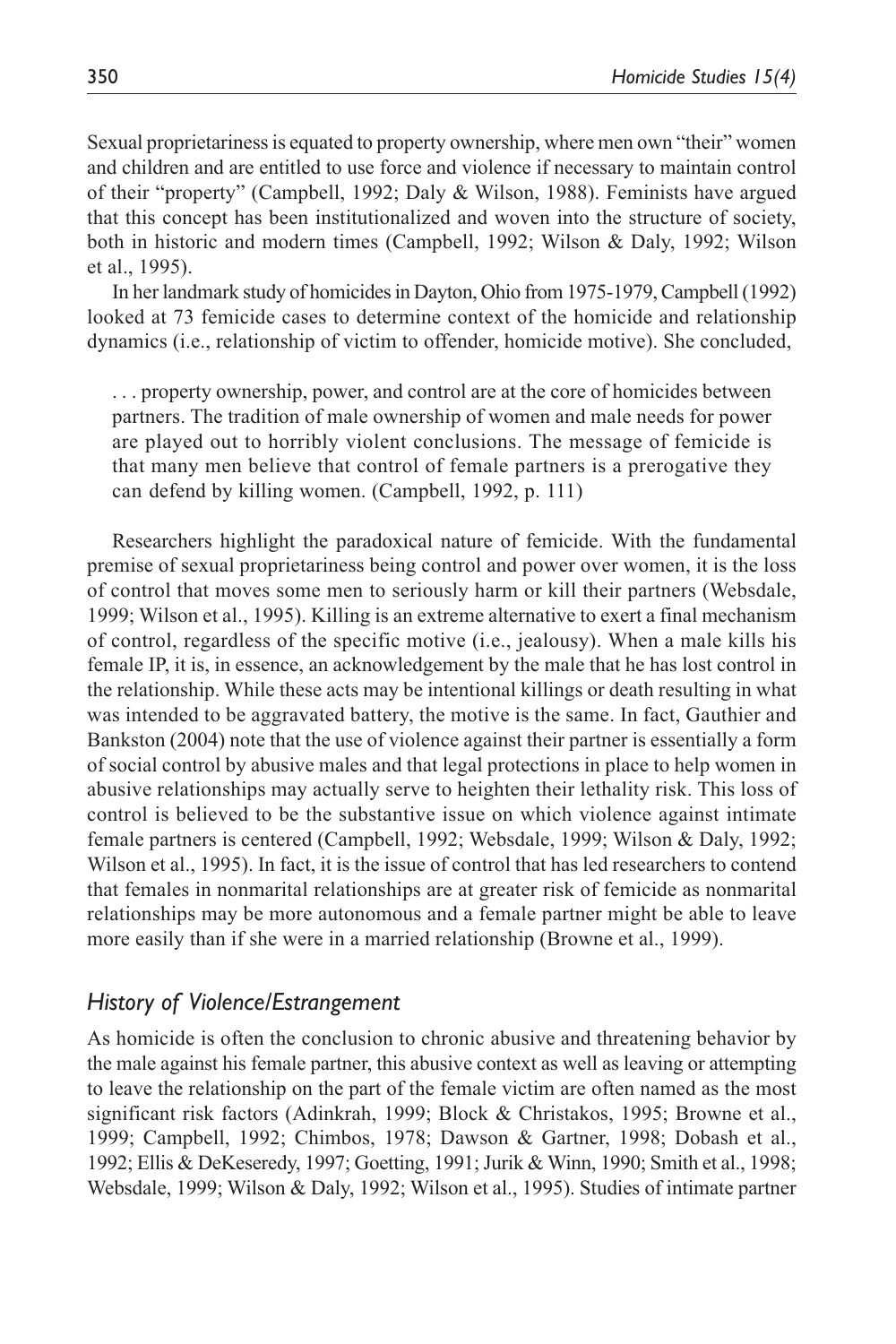femicide typically report rates between 70% and 90% with regard to history of violence in the relationship. For example, of the cases in which Smith et al. (1998) were able to determine a history of violence in their 1994 study of North Carolina homicides, 95.8% of femicide cases had a history of violence. Similarly, Websdale (1999) found that 86.6% of his sample of Florida femicide cases had a history of violence. Understanding how gender inequality is related to exiting abusive relationships, therefore, may provide important information regarding femicide risk. For instance, Davies, Ford-Gilboe, and Hammerton (2009) found that leaving an abusive relationship may be even more difficult for women with higher socioeconomic status primarily because their male partners are likely to continue to abuse and harass them. Motherhood also may place women at a greater risk for coercive control and abuse because of the ties to the abuser (Davies et al., 2009). It is also noteworthy that studies show women who kill their partners are usually victims of violence at the hands of that partner (e.g., Swatt & He, 2006).

The issue of estrangement is also common in femicide (i.e., "If I can't have you, no one can"; e.g., Campbell, 1992; Daly & Wilson, 1988). Felson (2002) has argued that the threat of separation and divorce gives women power over men, as does withholding sex, which he argues should decrease violence victimization. However, numerous studies have substantiated the notion that leaving a violent relationship presents the most dangerous risk to a woman, leading to "abandonment rage" on the part of her IP (Browne et al., 1999, p. 73). In their study of trends in IPH for the 25-year period of 1980 to 1995, Browne et al. (1999) found that 53% of male perpetrators were separated from their wives when they killed them. Similarly, Websdale (1999) found that 58.2% of his sample had left or attempted to leave the violent relationship, and half of the women in Campbell's (1992) study killed by IPs were estranged at the time of the murders. Other researchers have found similar results of at least 50% estrangement in their studies (Campbell et al., 2003; Goetting, 1991; Stout, 1991, 1993; Wilson & Daly, 1993).

The period of time after the separation seems to be the most critical point regarding the risk for femicide. Specifically, the first 2 months after separation up to 1 year is the most volatile time period identified by experts (Browne et al., 1999; Stout, 1991, 1993; Wilson & Daly, 1993). Browne et al. (1999) caution that although the months immediately following estrangement may appear to be those with the highest risk for femicide, estranged male partners may commit femicide several months or even years after the separation. Even so, abused women who leave their abuser will eventually be safer from homicide and reabuse than abused women who stay, as the vast majority of abused women who leave are never killed by their partners.

# *Jealousy*

Although history of abuse and estrangement are prominent trends throughout the literature on intimate partner femicide, jealousy and possessiveness have been suggested as more explicit motives (e.g., Adinkrah, 1999; Block & Christakos, 1995).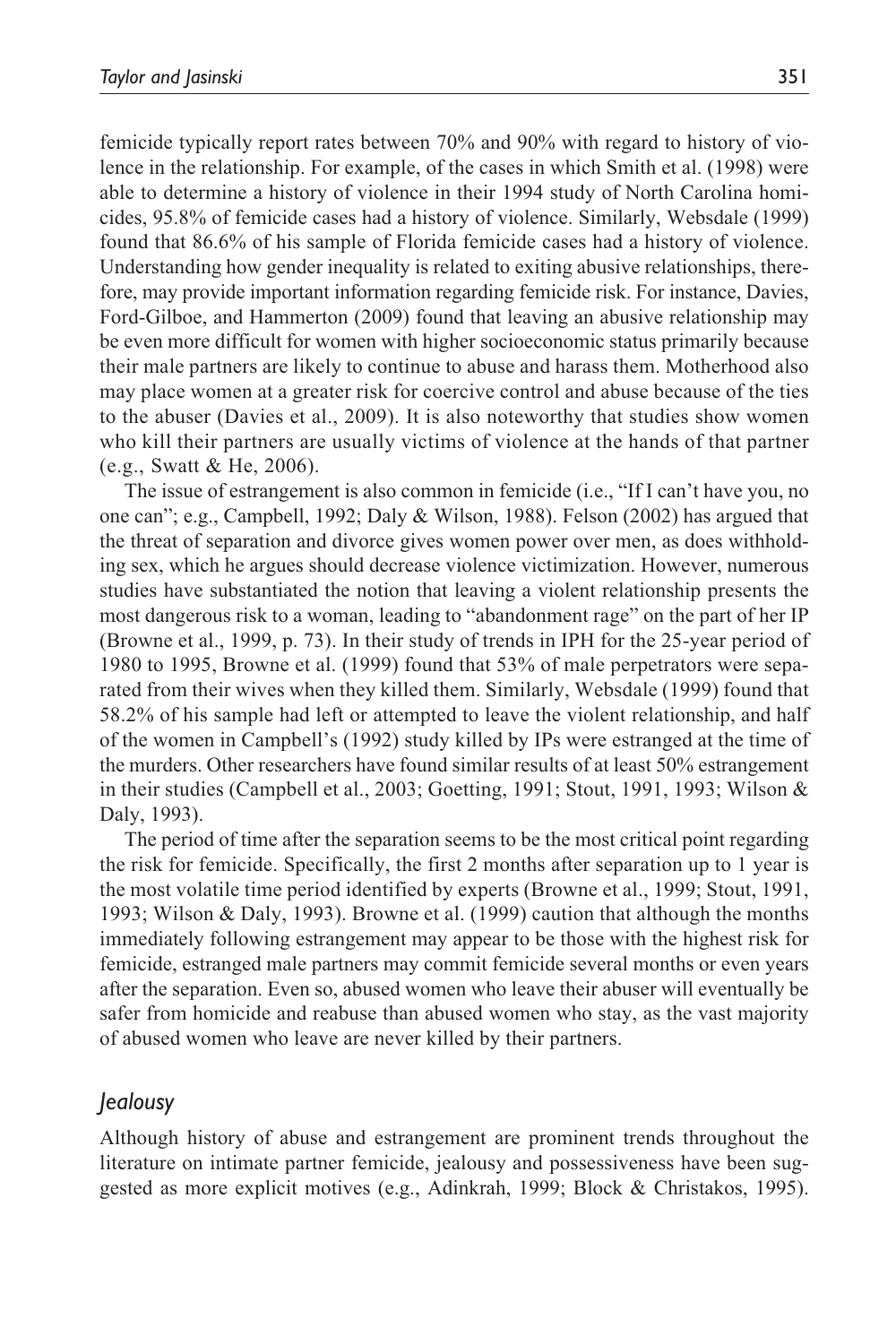Morbid jealousy, directly stemming from sexual proprietariness, is a common motive for intimate partner femicide, as is excessive possessiveness (Block & Christakos, 1995; Chimbos, 1978; Daly & Wilson, 1988; Mason & Blankenship, 1987; Websdale, 1999; Wilson & Daly, 1992, 1993; Wilson et al., 1995). In their study of Canadian homicides between 1974 and 1983, Daly and Wilson (1988) reported that police were able to determine a motive in 1,006 out of 1,060 spousal homicides. Although 21.3% of those were attributed to jealousy, the researchers asserted that the figure is grossly unrepresentative of the role that jealousy actually plays in IPHs particularly as a majority of the cases they examined were not attributed to anything more specific than an argument of some sort or anger on the part of the perpetrator. Goetting (1991) reported similar findings in her study of Detroit, Michigan femicides occurring in 1982-1983, where 39.2% of the homicides were attributed to a domestic dispute.

General motives labeled by police are often to determine whether an incidence was a case of premeditation or impulse, but do not explain any substantive conflict. It is possible that any one of the cases given a general label could have been caused by a suspicion or discovery of infidelity (Wilson & Daly, 1992). Male jealousy can be the result of different issues, such as perceived or real infidelity and/or estrangement. Both represent a loss of control, and when a male kills as a result, he is acting out of aggressive proprietariness where he considers adultery and estrangement to be a direct violation of his rights (Wilson & Daly, 1992, p. 90).

In every society they have studied, Wilson and Daly (1992) have found that most cases of intimate partner femicide are due to the husband's violent reaction to his wife's infidelity (real or imagined) or her plans to leave him. They also point out that when men kill because of suspicion of infidelity or estrangement, many researchers will couple those motives and label them as jealousy. Similarly, Campbell (1992) explains that jealousy of women is a proprietary derivative of attempts by their male IPs to control and possess them. In her study of homicides in Dayton, Ohio, Campbell (1992) determined jealousy to be the motive in 64% of the cases. She also pointed out that none of the male perpetrators in her study had actual evidence of sexual infidelity and that jealousy also included things such as not wanting the female partner to pursue a career and resenting time spent with the children. In her later national intimate partner femicide study, 79% of the abusers who killed or almost killed their partners were characterized as being extremely jealous, saying things like "if I can't have you, no one can" (Campbell et al., 2003). Others have added pregnancy to the list of potential sources of jealousy in a controlling partner (e.g., Bacchus, Mezey, & Bewley, 2006).

In addition to the issues established above, autonomy-limiting factors and resource deprivation, namely, income, are significant in IPV and femicide (Avakame, 1998; Frye & Wilt, 2001; Wilson et al., 1995). In addition to the overall family resources, differences between partners' achievements and contributions may exacerbate the power and control issues already present in an abusive relationship or may incite violence in a nonabusive relationship (Lambert & Firestone, 2000).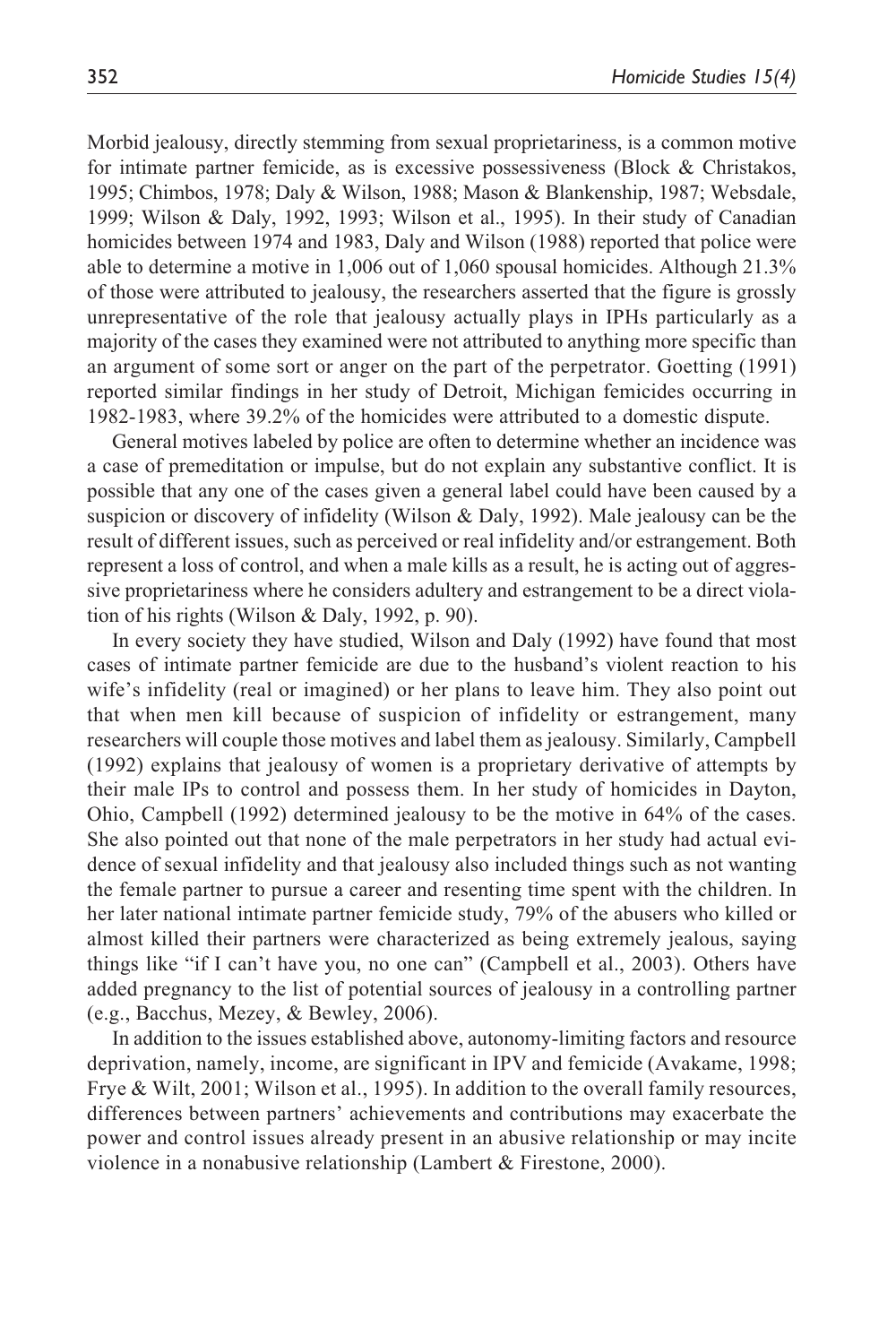# **Alternatives to the Feminist Framework**

Researchers who have examined intimate partner femicide through other theoretical perspectives report that alternative theories failed to provide adequate explanations. A few brief examples are as follows:

- Social disorganization theory has emerged as a possible framework for explaining femicide, however, currently findings are inconsistent. For example, Frye and Wilt (2001) examined femicide through social disorganization theory and found it to be useful in predicting and reducing non-IPHs but inadequate in affecting the incidence of IPH, specifically femicide. They further asserted that the prioritized integration of feminist theory in femicide research is imperative to predict and end femicide. In contrast, Browning (2002) found some support for social disorganization theory, as community-concentrated disadvantage was significantly associated with increased risk for femicide. Other disorganization factors were not significant, however.
- Finding some support for social disorganization theory, Benson, Wooldredge, Thistlethwaite, and Fox (2004) found higher rates of IPV among more disadvantaged communities, suggesting the importance of community context and the link between race and the crime of IPV. However, their measure of IPV was limited in its ability to measure severe violence. Consequently, it may have only included what Johnson (1995) has termed common couple violence and as a result may have limited relevance for explaining femicide.
- Social learning theory could be used to explain the intergenerational transmission of violence (Chimbos, 1978; O'Leary, 1988), accounting for the presence of relationship abuse prior to homicide, but it fails to provide evidence of a correlation to femicide.
- Kratcoski (1988) reported no correlation when considering perspectives including stress, systems, exchange/social control, and social learning theories to explain family homicide.

In a recent study, Warner (2010) tested three common theoretical models used to explain IPV, including the feminist perspective, the family violence perspective, and the general violence perspective. Using National Incident-Based Reporting System (NIBRS) data, she examined a series of competing hypotheses by comparing the three perspectives. She found that women were more likely to be victimized by an IP than any other type of offender, with this and other compelling evidence leading her to conclude that the feminist perspective was the most efficacious model for IPV. Others, however, have suggested that IPH offenders are no different than other violent offenders (Felson & Lane, 2010) and should therefore not be studied distinctively from one another, but rather IPV should be studied in the context of violence in general without regard for gender-motivated causes of violence (Felson, 2006). Similarly, Marvell and Moody (1999) argued that by focusing on differences in violent victimization, theories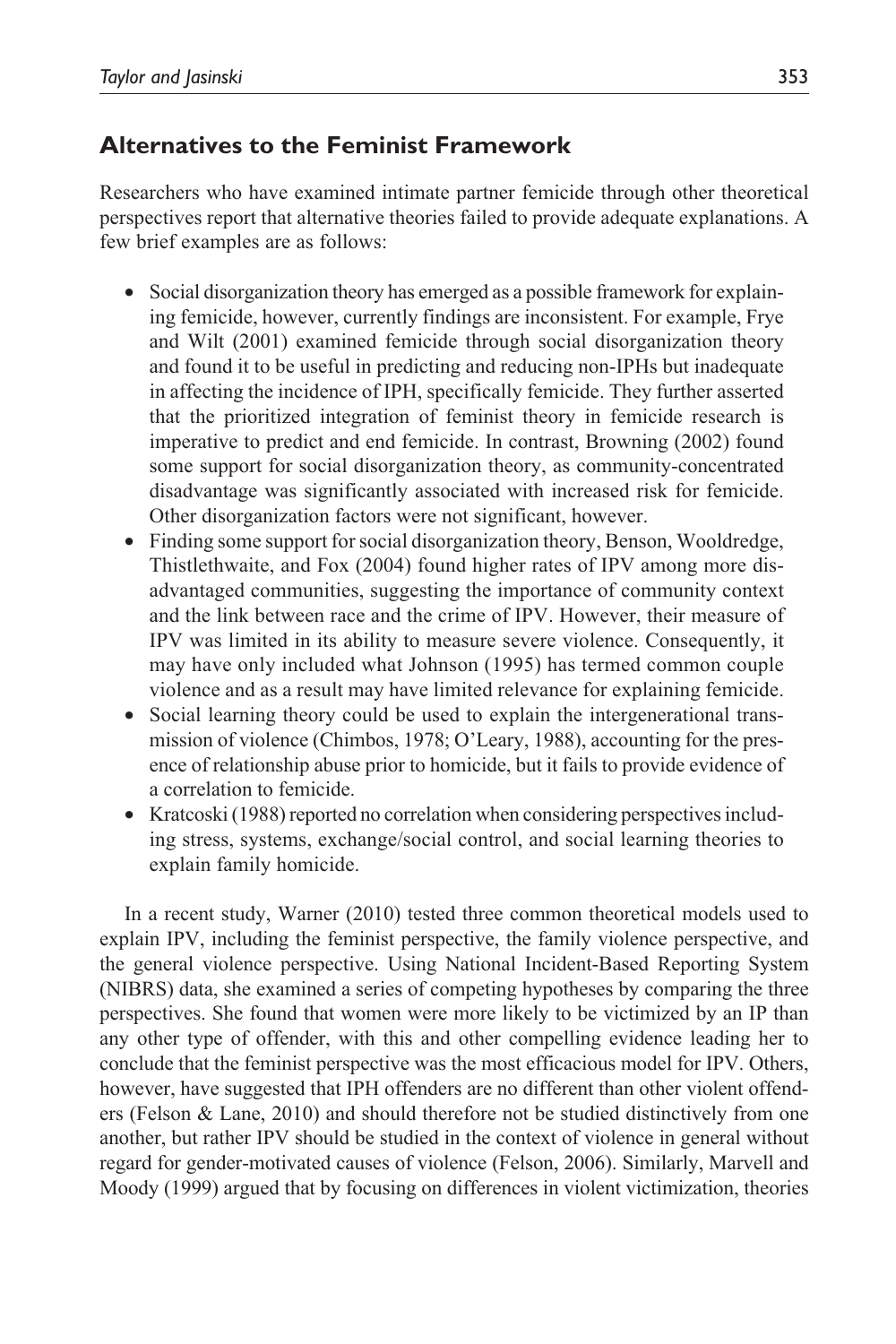become too narrow and policy implications are limited. Their study looking at male and female homicide victimization rates found similar trends over time suggesting that they are "driven by the same forces . . . [and] the most common reason for the common forces is that the murderers are similar, even though the victims and situations are not" (p. 892). However, they do suggest their results are limited to explanations of victimization, not offending, and there exists the possibility of differences among male and female violent offenders.

Others have argued "that conventional perspectives are better at accounting for the types of femicides that are similar to male homicides—that is, killings of acquaintances and strangers—but fall short at accounting for more typical types of femicide" (Gartner & McCarthy, 1991, p. 308). More recently, Lauritsen and Heimer's (2008) study considering gender differences in trends of violent victimization by crime type and victim– offender relationship found some interesting results that could potentially shed light on the debate about whether IPH should be considered as a separate phenomena. Specifically, they found that female rates of IPH victimization were greater than male rates and continued to increase throughout the time period they considered. The authors attribute this pattern to the decline in male intimate homicide victimization. They state, "Explanations of some forms of violence against women may have much in common with broader explanations about violence, but . . . there are likely to be unique causes of intimate partner violence" (Lauritsen & Heimer, 2008, p. 143).

According to Schwartz (2005), "The most important research finding of the past two decades is that violence can only be understood in the context of gender inequality (p. 8). The feminist perspective has repeatedly sustained empirical testing as an efficacious theoretical framework for understanding and explaining IP-related femicide. Although other theoretical explanations may be useful in explaining femicide in general, the feminist perspective is uniquely suited to explain intimate partner femicides in particular. This is because of the emphasis on sociostructural oppressive views of women (e.g., Radford & Stanko, 1996) as well as the contention that the context of heterosexual relationships provide a culturally sanctioned perceived right on the part of men to assert and maintain power and control over their female IPs (Adinkrah, 1999; Bograd, 1988; Yllö, 1993). This is underscored by the fact that a woman's risk for femicide dramatically increases when she leaves or attempts to leave her partner. According to feminist theorists, the ultimate expression of power and control is femicide (Websdale, 1999; Wilson et al., 1995).

# **Implications for Future Research and Policy**

#### *Research*

The ultimate goal of femicide research and homicide research in general is to provide understanding that will ultimately lead to decreased rates. We have attempted to provide a thorough review of the feminist perspective on femicide, including criticisms by one of the most outspoken opponents of this perspective, and inconsistencies in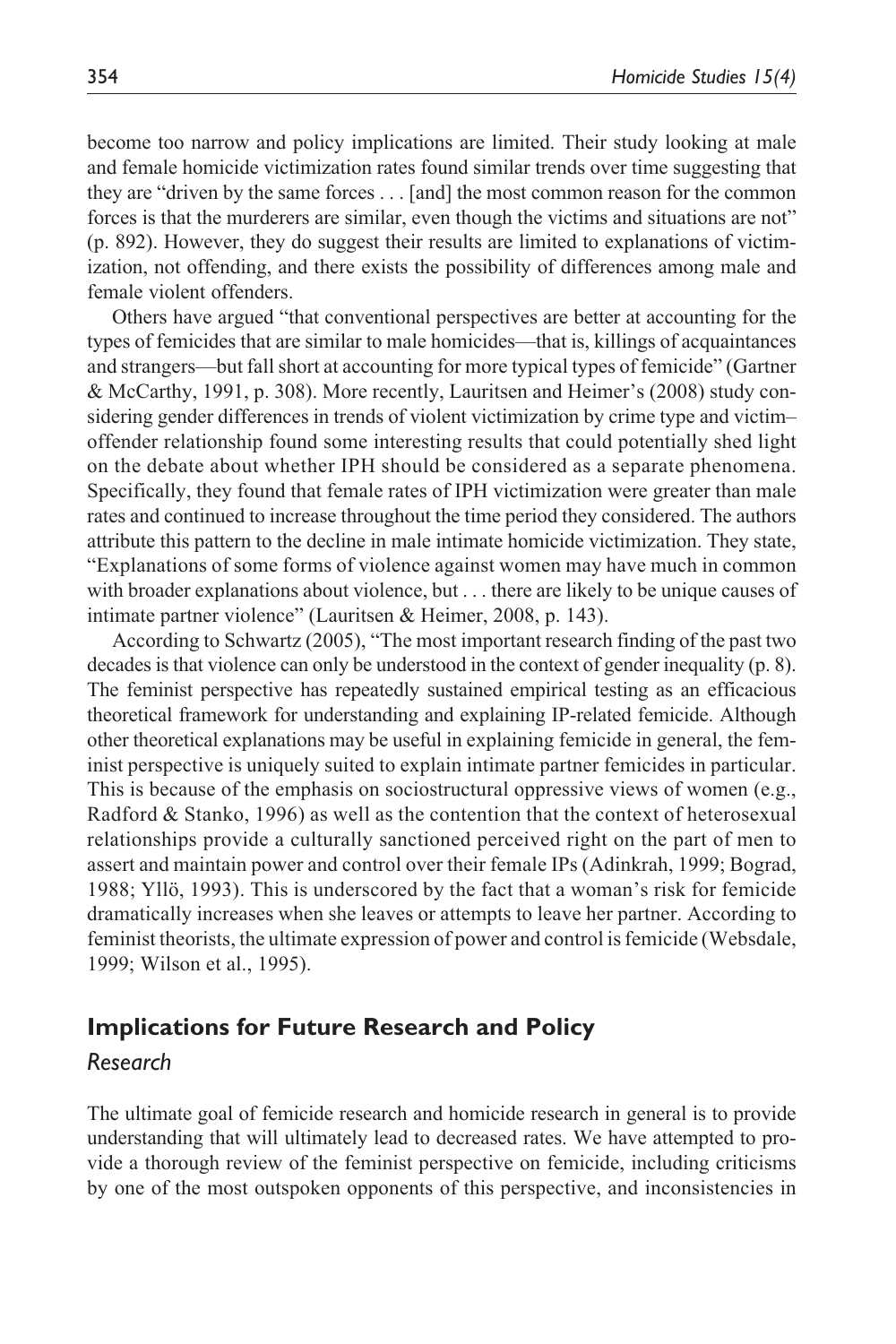findings across studies regarding a number of important areas within homicide research. Clearly, more work remains. Studies tend to either focus separately on macro-level factors or micro-level factors and do not often integrate the different levels (Parker & Toth, 1990). Future research should incorporate a more holistic perspective to generate more thorough understanding. Moreover, there is debate about whether IPHs should be considered as separate and distinct events from other types of homicides. Wells and DeLeon-Granados (2004) argue that different trends by gender, ethnicity, and marital status present enough evidence that IPH not only should be considered as a unique phenomenon but also should be disaggregated. We believe it is important for future research to focus on differences in race and class and to consider testing the efficacy of the feminist perspective in the study of same-sex relationship violence. In addition, geographic patterns and differences between urban and rural populations must be examined with regard to differential rates of incidence and prevalence of femicide as well as differences in legal and community responses to victims of IPV.

In their landmark study, Dugan and colleagues (1999) attributed the decline in domesticity, improved economic status of women, and increases in resources for domestic violence victims to the decline in IPHs. These changes affected the rates for male victimization to a much greater extent than to female rates, as women's improved social status minimally affected the rate for female victimization, even increasing it in certain cases. Most homicide research uses urban areas; however, recent work by Jennings and Piquero (2008) suggests that rurality may be a relevant consideration for IPH research. Their findings are particularly informative in light of findings by Dugan et al. (1999) of the differential impact of exposure reduction, as shelters are more often located in urban areas. Others have noted the relevance of the decline in male IPH victimizations in their explanations for the overall decline (e.g., Lauritsen & Heimer, 2008; Wells & DeLeon-Granados, 2004). Future research will need to consider the impact of the changing labor structure as a result of the economic recession on women's overall status relative to that of men, particularly in the labor force, and preferably using a longitudinal methodology to measure changes over time (Vieraitis et al., 2008).

# *Policy*

Certain legal strategies, such as mandatory arrest, were enacted to protect women in abusive relationships. However, experts note that these policies may further endanger women, given the context of IPV as one of power and control on the part of the abuser. Gauthier and Bankston (2004) argue, "Laws intended mainly to protect women from abuse seem to expose them to a greater risk of lethal violence . . ." ( p. 116). They point out that these well-intentioned legal interventions do not actually provide women with the resources they need to exit an abusive relationship. Furthermore, others have argued that the simple existence of resource availability does not mean that victims have the knowledge that the resources exist or that they accurately understand their options (Westbrook, 2009). Therefore, we would strongly encourage the sustenance and enhancement of domestic violence services available for women to be considered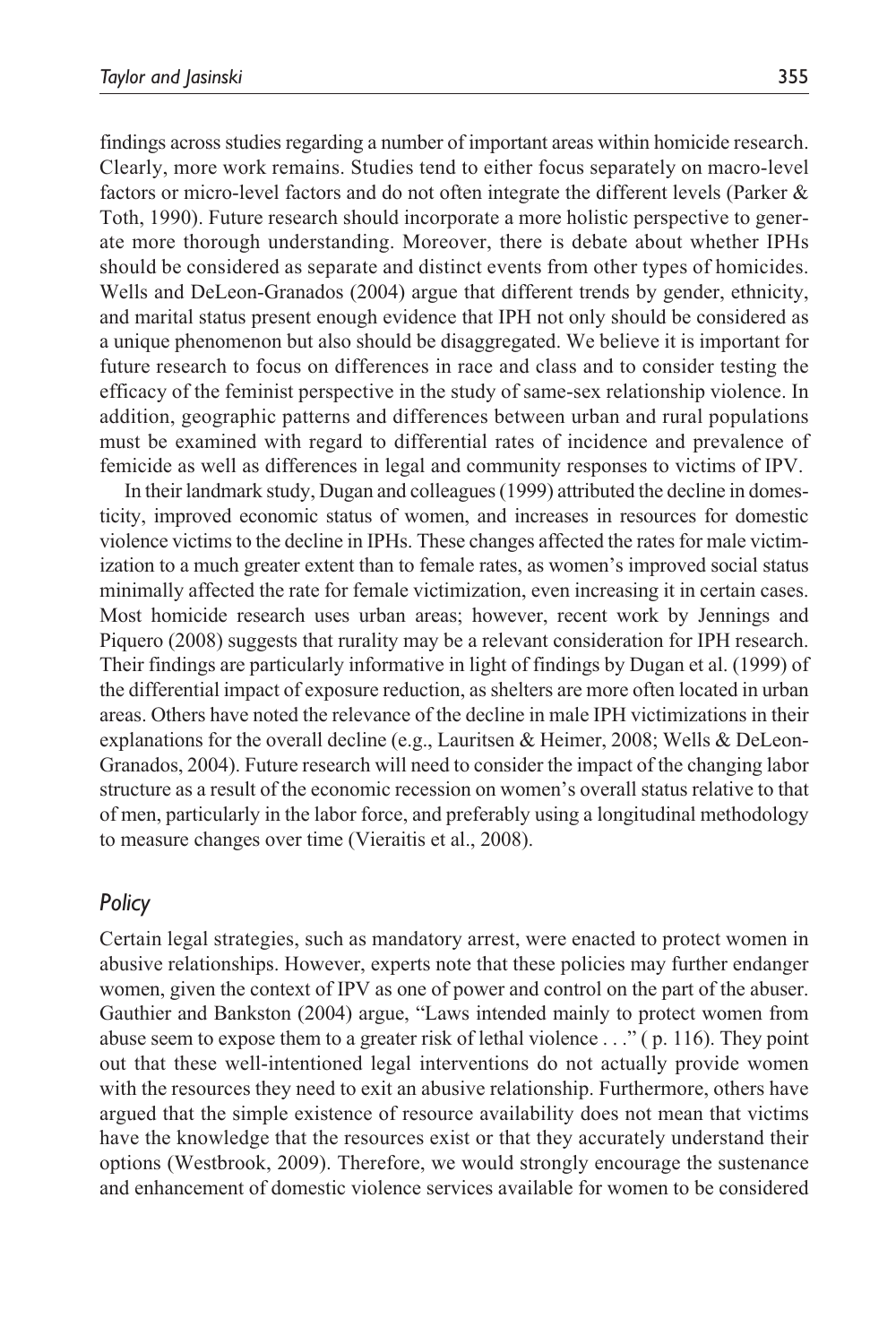a priority for policy makers, particularly given the current state of economic cutbacks in programs such as these nationwide. In addition, women should be notified of services and offered assistance at the time of intervention, whether that is in the context of an arrest or a women seeking help within the community. This necessitates training on the part of law enforcement officers, prosecutors, and service providers across the continuum of social services to ensure they not only know about the existing programs available but also are able to evaluate need and collaboratively work across agencies to meet those needs. In addition, to ensure that correct information reaches individuals who need it, myths about services and requirements to access these services need to be addressed (Westbrook, 2009), and research should continue to evaluate the effectiveness of the various existing legal interventions as well as the potential for others. Other strategies such as laws restricting firearm access for individuals with restraining orders against them or warrantless arrests have demonstrated some success at reducing IPHs overall (Zeoli & Webster, 2010).

In light of the strengths of the feminist perspective discussed in this review, including consideration of criticisms against it, we argue for the continued recognition of feminist theory as an efficacious theoretical perspective for the study of femicide. As supported by decades of scientific research, gender differences do exist in the phenomenon of homicide, with intimate partner femicide representing a particularly complex phenomenon in need of a framework well suited to test the effects of gender and other dimensions of social inequality in these events. We believe the evidence provided by a rich history of feminist research has substantiated this as a dominant perspective with which to continue research as well as advocacy for change and equality.

#### **Declaration of Conflicting Interests**

The authors declared no potential conflicts of interest with respect to the research, authorship, and/or publication of this article.

#### **Funding**

The authors received no financial support for the research, authorship, and/or publication of this article.

#### **References**

- Adinkrah, M. (1999). Uxoricide in Fiji: The sociocultural context of husband–wife killings. *Violence Against Women, 5*, 1294-1320.
- Anderson, K. L. (1997). Gender, status, and domestic violence: An integration of feminist and family violence approaches. *Journal of Marriage and the Family, 59*, 655-669.
- Avakame, E. F. (1998). How different is violence in the home? An examination of some correlates of stranger and intimate homicide. *Criminology, 36*, 601-632.
- Avakame, E. F. (1999). Female's labor force participation and intimate femicide: An empirical assessment of the backlash hypothesis. *Violence and Victims, 14*, 277-291.
- Bacchus, L., Mezey, G., & Bewley, S. (2006). A qualitative exploration of the nature of domestic violence in pregnancy. *Violence Against Women, 12*, 588-604.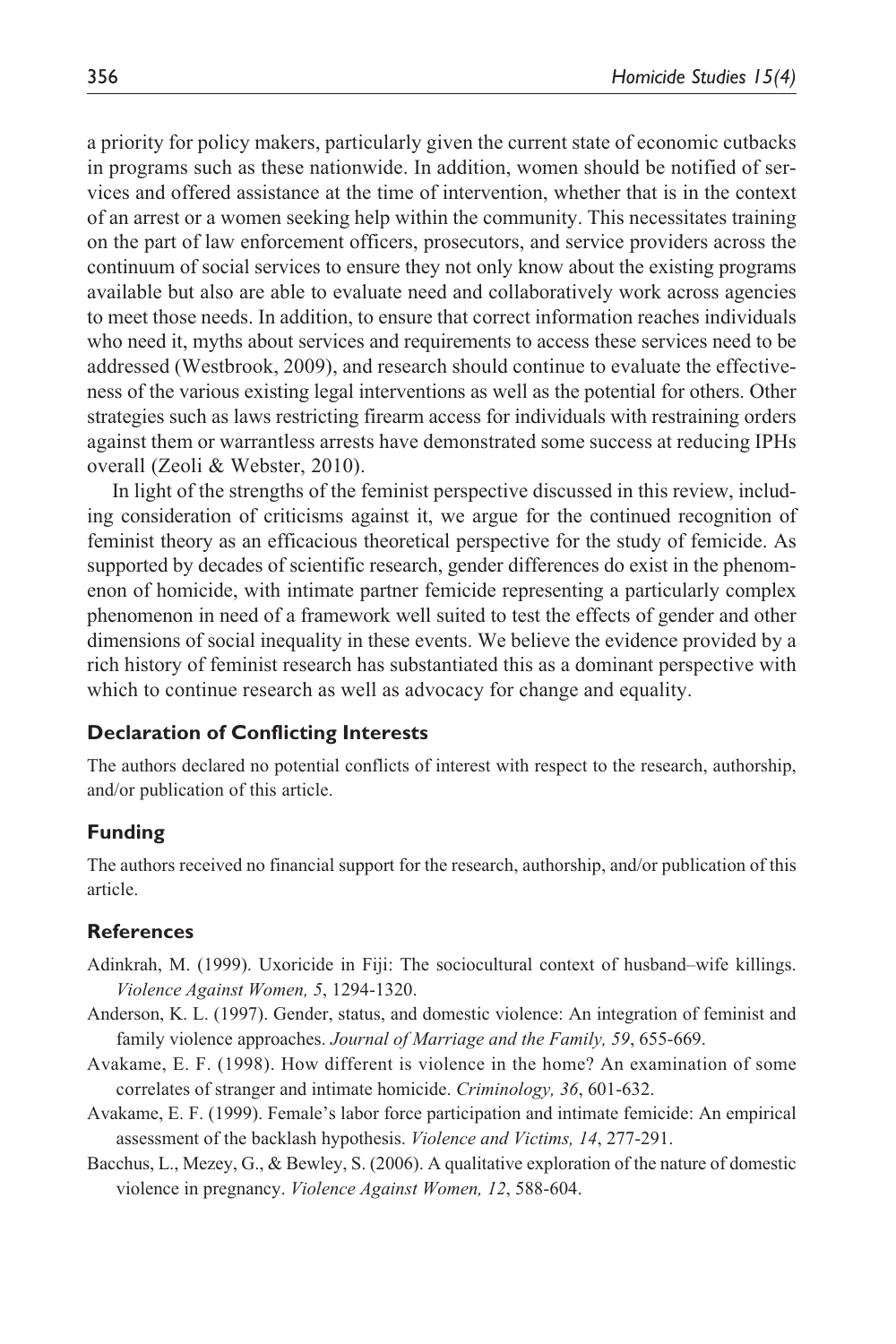- Bailey, W. C. (1999). The socioeconomic status of women and patterns of forcible rape for major U.S. cities. *Sociological Focus, 32*, 43-63.
- Bailey, W. C., & Peterson, R. D. (1995). Gender inequality and violence against women: The case of murder. In J. Hagan & R. Peterson (Eds.), *Crime and inequality* (pp. 174-205). Stanford, CA: Stanford University Press.
- Benson, M. L., Wooldredge, J., Thistlethwaite, A. B., & Fox, G. L. (2004). The correlation between race and domestic violence is confounded with community context. *Social Problems, 51*, 326-342.
- Bersani, C. A., & Chen, H. (1988). Sociological perspectives in family violence. In V. B. Van Hasselt, R. L. Morrison, A. S. Bellack, & M. Hersen (Eds.), *Handbook of family violence* (pp. 57-84). New York, NY: Plenum.
- Block, C. R., & Christakos, A. (1995). Intimate partner homicide in Chicago over 29 years. *Crime and Delinquency, 41*, 496-523.
- Bograd, M. (1988). Feminist perspectives on wife abuse: An introduction. In K. Yllö & M. Bograd (Eds.), *Feminist perspectives on wife abuse* (pp. 11-26). Newbury Park, CA: SAGE.
- Browne, A. (1987). *When battered women kill*. New York, NY: Macmillan Free Press.
- Browne, A., & Williams, D. G. (1989). Exploring the effect of resource availability and the likelihood of female-perpetrated homicides. *Law and Society Review, 23*, 75-94.
- Browne, A., & Williams, K. R. (1993). Gender, intimacy, and lethal violence: Trends from 1976 through 1987. *Gender and Society, 7*, 78-98.
- Browne, A., Williams, K. R., & Dutton, D. G. (1999). Homicide between intimate partners. In M. D. Smith & M. Zahn (Eds.), *Studying and preventing homicide* (pp. 55-78). Thousand Oaks, CA: SAGE.
- Browning, C. R. (2002). The span of collective efficacy: Extending social disorganization theory to partner violence. *Journal of Marriage and Family, 64*, 833-850.
- Campbell, J. C. (1992). "If I can't have you, no one can": Power and control in homicide of female partners. In J. Radford & D. E. H. Russell (Eds.), *Femicide: The politics of woman-killing* (pp. 99-113). New York, NY: Twayne.
- Campbell, J. C., Webster, D., Koziol-McLain, J., Block, C., Campbell, D., Curry, M. A., . . . Laughon, K. (2003). Risk factors for femicide in abusive relationships: Results from a multisite case control study. *American Journal of Public Health, 93*, 1089-1097.
- Campbell, J. C., Glass, N., Sharps, P. W., Laughon, K., & Bloom, T. (2007). Intimate partner homicide: Review and implications of research and policy. *Trauma, Violence & Abuse, 8*, 246-269.
- Caputi, J., & Russell, D. E. H. (1992). Femicide: Sexist terrorism against women. In J. Radford & D. E. H. Russell (Eds.), *Femicide: The politics of woman-killing* (pp. 13-26). New York, NY: Twayne.
- Chimbos, P. D. (1978). *Marital violence: A study of interspouse homicide*. San Francisco, CA: R & E Research Associates.
- Daly, M., & Wilson, M. (1988). *Homicide*. New York, NY: Aldine de Gruyter.
- Davies, L., Ford-Gilboe, M., & Hammerton, J. (2009). Gender inequality and patterns of abuse post leaving. *Journal of Family Violence, 24*, 27-39.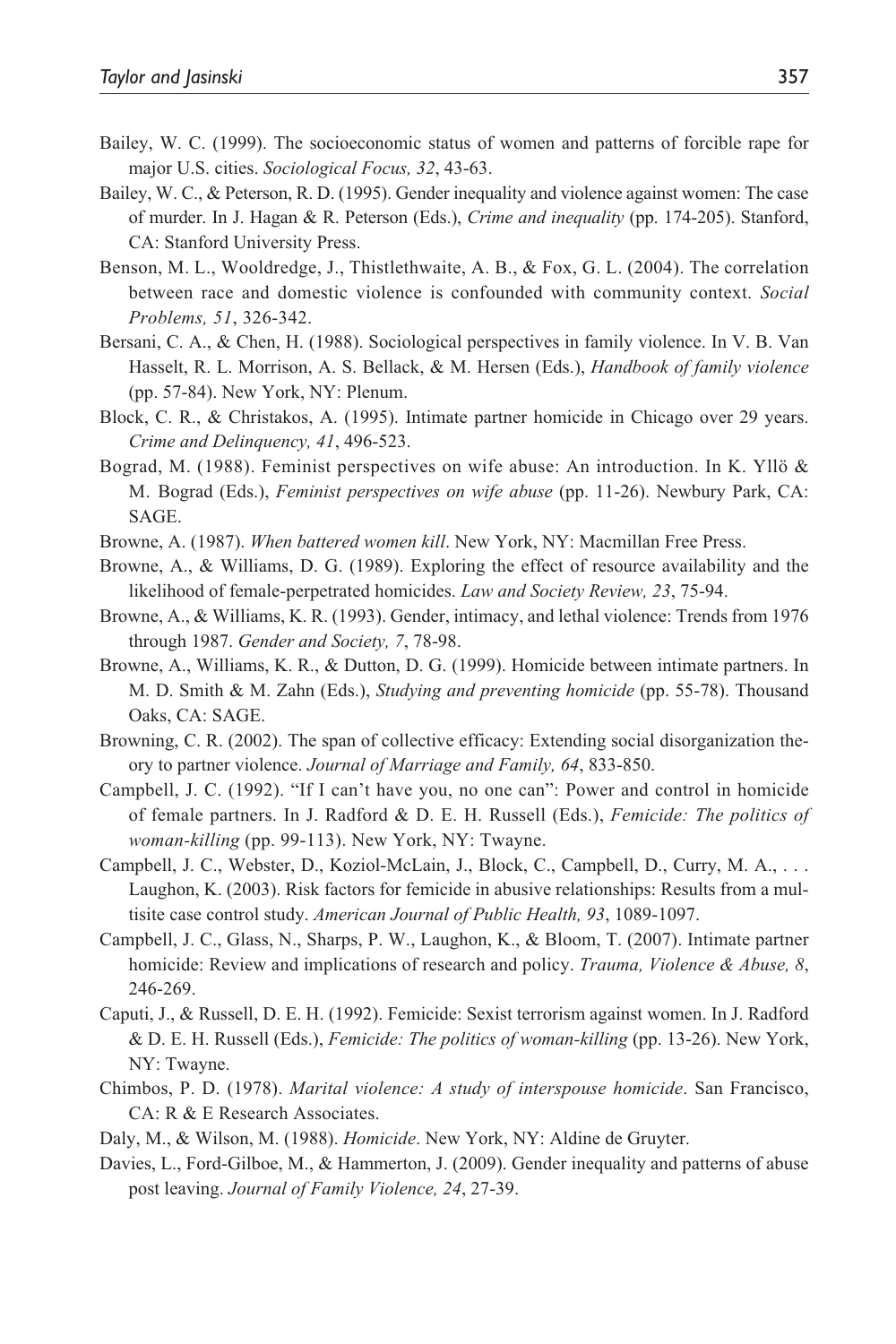- Dawson, M., & Gartner, R. (1998). Differences in the characteristics of intimate femicides: The role of relationship state and status. *Homicide Studies, 2*, 378-399.
- DeWees, M. A., & Parker, K. F. (2003). Women, region, and types of homicide: Are there regional differences in the structural status of women and homicide offending? *Homicide Studies, 7*, 368-393.
- Dobash, R. P., & Dobash, R. E. (2004). Women's violence to men in intimate relationships. *British Journal of Criminology, 44*, 324-349.
- Dobash, R. P., Dobash, R. E., Wilson, M., & Daly, M. (1992). The myth of sexual symmetry in marital violence. *Social Problems, 39*(1), 71-91.
- Dugan, L., Nagin, D. S., & Rosenfeld, R. (1999). Explaining the decline in intimate partner homicide. *Homicide Studies, 3*, 187-214.
- Dugan, L, Nagin, D. S., & Rosenfeld, R. (2003). Exposure reduction or retaliation? The effects of domestic violence resources on intimate-partner homicide. *Law & Society Review, 37*, 169-196.
- Ellis, D. (1987). Post-separation woman abuse: The contribution of lawyers as "barracudas," "advocates," and "counselors." *International Journal of Law and Psychiatry, 10*, 401-410.
- Ellis, D., & DeKeseredy, W. S. (1997). Rethinking estrangement, interventions, and intimate femicide. *Violence Against Women, 3*, 590-609.
- Feld, S. L., & Straus, M. A. (1990). Escalation and desistance from wife assault in marriage. In M. A. Straus & R. J. Gelles (Eds.), *Physical violence in American families: Risk factors and adaptations to violence in 8,145 families* (pp. 489-505). New Brunswick, NJ: Transaction Books.
- Felson, R. B. (2002). *Violence & gender reexamined*. Washington, DC: American Psychological Association.
- Felson, R. B. (2006, Spring). Is violence against women about women or about violence? *Contexts*, 21-25.
- Felson, R. B., & Lane, K. J. (2010). Does violence involving women and intimate partners have a special etiology? *Criminology, 48*, 321-338.
- Fox, J. A., & Zawitz, M. W. (2007). *Homicide trends in the U.S*. Washington, DC: Bureau of Justice Statistics. Retrieved from http://bjs.ojp.usdoj.gov/content/homicide/homtrnd.cfm
- Frye, V., & Wilt, S. (2001). Femicide and social disorganization. *Violence Against Women, 7*, 335-351.
- Gartner, R., Baker, K., & Pampel, F. C. (1990). Gender stratification and the gender gap in homicide victimization. *Social Problems, 37*, 593-612.
- Gartner, R., & McCarthy, B. (1991). The social distribution of femicide in urban Canada, 1921-1988. *Law & Society Review, 25*, 287-311.
- Gates, M. (1978). Introduction. In J. R. Chapman & M. Gates (Eds.), *The victimization of women* (pp. 9-27). Beverly Hills, CA: SAGE.
- Gauthier, D. K., & Bankston, W. B. (2004). "Who kills whom" revisited: A sociological study of variation in the sex ratio of spouse killings. *Homicide Studies, 8*(2), 96-122.
- Goetting, A. (1991). Brief research report: Female victims of homicide: A portrait of their killers and the circumstances of their deaths. *Violence and Victims, 6*, 159-168.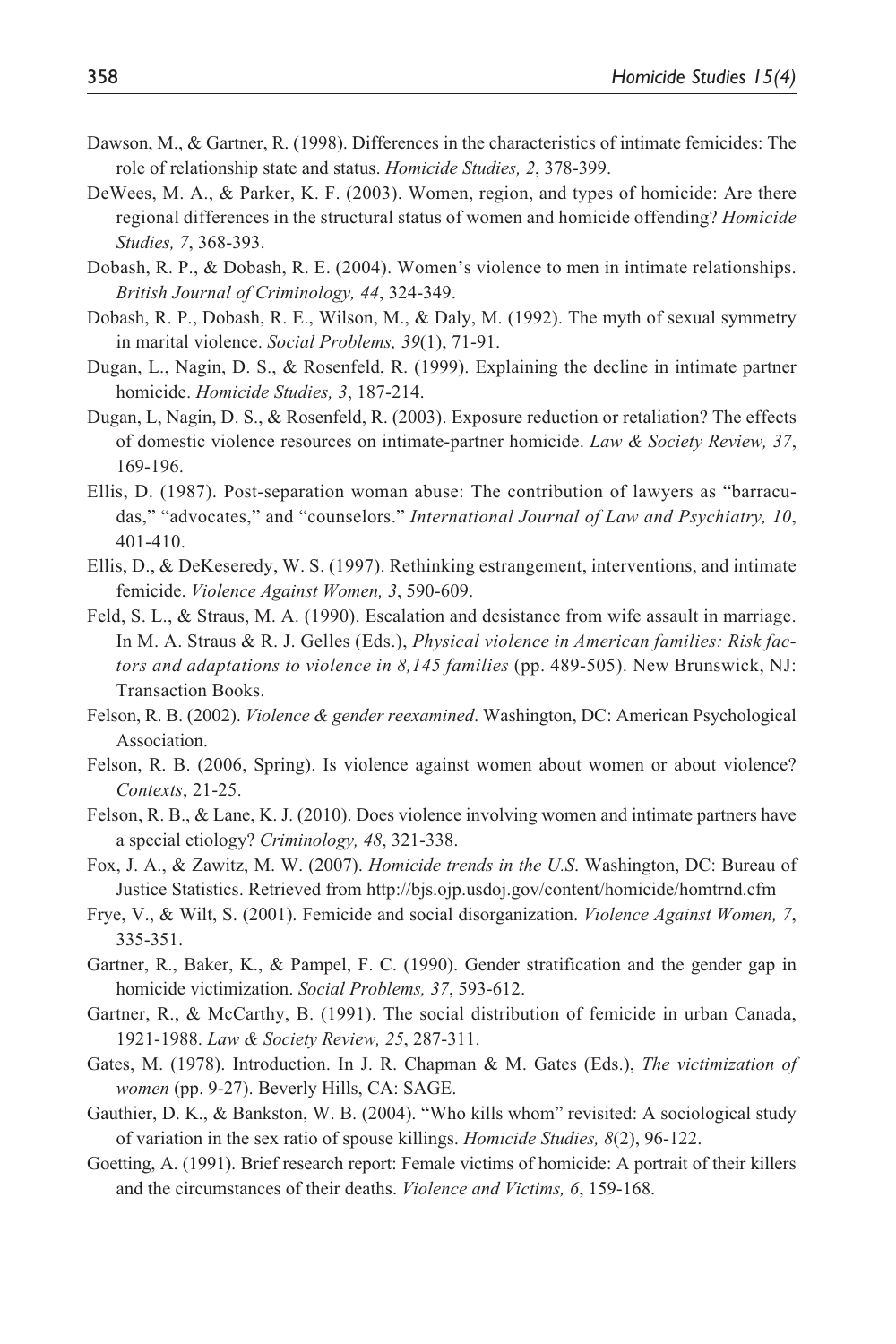- Gruenewald, J. A., & Pridemore, W. A. (2009). Stability and change in homicide victim, offender, and event characteristics in Chicago, 1990 and 2000. *Homicide Studies, 13*, 355-384.
- Hanmer, J., Radford, J., & Stanko, E. A. (1989). Policing, men's violence: An introduction. In J. Hanmer, J. Radford, & E. A. Stanko (Eds.), *Women, policing, and male violence: International perspectives* (pp. 1-12). London, UK: Routledge.
- Heise, L., & Garcia-Moreno, C. (2002). Violence by intimate partners. In E. G. Krug, L. L. Dahlberg, J. A. Mercy, A. B. Zwi, & R. Lozano (Eds.), *World report on violence and health* (pp. 89-121). Geneva, Switzerland: World Health Organization.
- Hornung, C. A., McCullough, C. B., & Sugimoto, T. (1981). Status relationships in marriage: Risk factors in spouse abuse. *Journal of Marriage and the Family, 43*, 675-692.
- Hunnicutt, G. (2009). Varieties of patriarchy and violence against women: Resurrecting "patriarchy" as a theoretical tool. *Violence Against Women, 15*, 553-573.
- Jennings, W. G., & Piquero, A. R. (2008). Trajectories of non-intimate partner and intimate partner homicides, 1980-1999: The importance of rurality. *Journal of Criminal Justice, 36*, 435-443.
- Johnson, M. P. (1995). Patriarchal terrorism and common couple violence: Two forms of violence against women. *Journal of Marriage and the Family, 57*, 283-294.
- Jurik, N. C., & Winn, R. (1990). Gender and homicide: A comparison of men and women who kill. *Violence and Victims, 5*, 159-168.
- Kaukinen, C. (2004). Status compatibility, physical violence, and emotional abuse in intimate relationships. *Journal of Marriage and the Family, 66*, 452-471.
- Kimmel, M. S. (2002). "Gender symmetry" in domestic violence: A substantive and methodological research review. *Violence Against Women, 8*, 1332-1363.
- Kratcoski, P. C. (1988). Families who kill. In F. E. Haga & M. B. Sussman (Eds.), *Deviance and the family* (pp. 47-70). New York, NY: Haworth.
- Lambert, L. C., & Firestone, J. M. (2000). Economic context and multiple abuse techniques. *Violence Against Women, 6*(1), 49-67.
- Lauritsen, J. L., & Heimer, K. (2008). The gender gap in violent victimization, 1973-2004. *Journal of Quantitative Criminology, 24*, 125-147.
- Marvell, T. B., & Moody, C. E. (1999). Female and male homicide victimization rates: Comparing trends and regressors. *Criminology, 37*, 879-902.
- Mason, A., & Blankenship, V. (1987). Power and affiliation, motivation, stress, and abuse in intimate relationships. *Journal of Personality and Social Psychology, 52*, 203-210.
- McCloskey, L. A. (1996). Socioeconomic and coercive power within the family. *Gender & Society, 10*, 449-463.
- Miethe, T. D., & Regoeczi, W. C. (2004). *Rethinking homicide: Exploring the structure and process underlying deadly situations*. Cambridge, UK: Cambridge University Press.
- Nazroo, J. (1995). Uncovering gender differences in the use of marital violence: The effect of methodology. *Sociology, 29*, 475-494.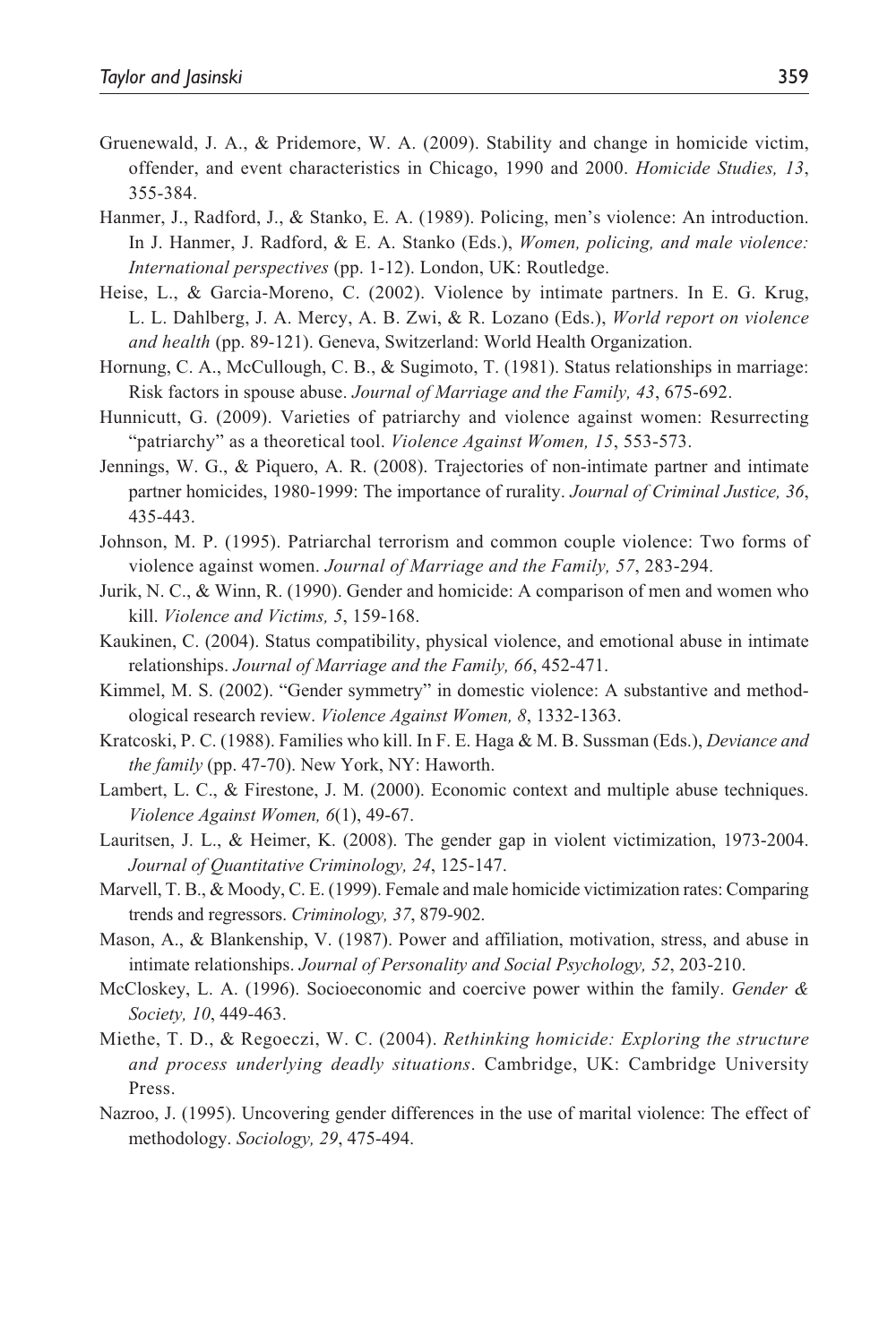- O'Leary, K. D. (1988). Physical aggression between spouses: A social learning perspective. In V. B. Van Hasselt, R. L. Morrison, A. S. Bellack, & M. Hersen (Eds.), *Handbook of family violence* (pp. 31-52). New York, NY: Plenum.
- Parker, R. N., & Toth, A. M. (1990). Family, intimacy, and homicide: A macro-social approach. *Violence and Victims, 5*, 195-210.
- Paulsen, D. J., & Brewer, V. E. (2000). The spousal SROK revisited: A comparison of Chicago and Houston intimate partner homicide ratios. *Gender Issues, 18*, 88-100.
- Pizarro, J. M., DeJong, C., & McGarrell, E. F. (2010). An examination of the covariates of female homicide victimization and offending. *Feminist Criminology, 5*(1), 51-72.
- Pridemore, W. A., & Freilich, J. D. (2005). Gender equity, traditional masculine culture, and female homicide victimization. *Journal of Criminal Justice, 33*, 213-223.
- Puzone, C. A., Saltman, L. E., Kresnow, M. J., Thompson, M. P., & Mercy, J. A. (2000). National trends in intimate partner homicide: United States, 1976-1995. *Violence Against Women, 6*, 409-426.
- Radford, J., & Russell, D. E. H. (Eds.). (1992). *Femicide: The politics of woman killing*. New York, NY: Twayne.
- Radford, J., & Stanko, E. A. (1996). Contradictions and compromises: The impact of the Children Act on women and children's safety. In M. Hester, L. Kelly, & J. Radford (Eds.), *Women, violence and male power* (pp. 65-80). Buckingham, UK: Open Press University.
- Rosenfeld, R. (1997). Changing relationships between men and women: A note on the decline in intimate partner homicide. *Homicide Studies, 1*, 72-83.
- Saunders, D. G. (2002). Are physical assaults by wives and girlfriends a major social problem? A review of the literature. *Violence Against Women. Special Issue: Women's Use of Violence in Intimate Relationships, 8*, 1424-1448.
- Schwartz, M. D. (2005). The past and the future of violence against women. *Journal of Interpersonal Violence, 20*(1), 7-11.
- Sheffield, C. J. (2007). Sexual terrorism. In L. L. O'Toole, J. R. Schiffman, & M. L. Kiter Edwards (Eds.), *Gender violence: Interdisciplinary perspectives* (pp. 111-130). New York: New York University Press.
- Smith, P. H., Moracco, K. E., & Butts, J. D. (1998). Partner homicide in context: A populationbased perspective. *Homicide Studies, 2*, 400-421.
- Stout, K. D. (1991). Intimate femicide: An ecological analysis. *Journal of Interpersonal Violence, 6*, 29-46.
- Stout, K. D. (1992). Intimate femicide: An ecological analysis. *Journal of Sociology and Social Welfare, 19*(3), 29-50.
- Stout, K. D. (1993). Intimate femicide: A study of men who have killed their mates. *Journal of Offender Rehabilitation, 19*, 81-94.
- Straus, M. A. (2006). Future research on gender symmetry in physical assaults on partners. *Violence Against Women, 12*, 1086-1097.
- Swatt, M. L., & He, N. (2006). Exploring the difference between male and female intimate partner homicides: Revisiting concept of situated transactions. *Homicide Studies, 10*, 279-292.
- Taylor, R., & Nabors, E. L. (2009). Pink or blue . . . black and blue? Examining pregnancy as a predictor of intimate partner violence and femicide. *Violence Against Women, 15*, 1273-1293.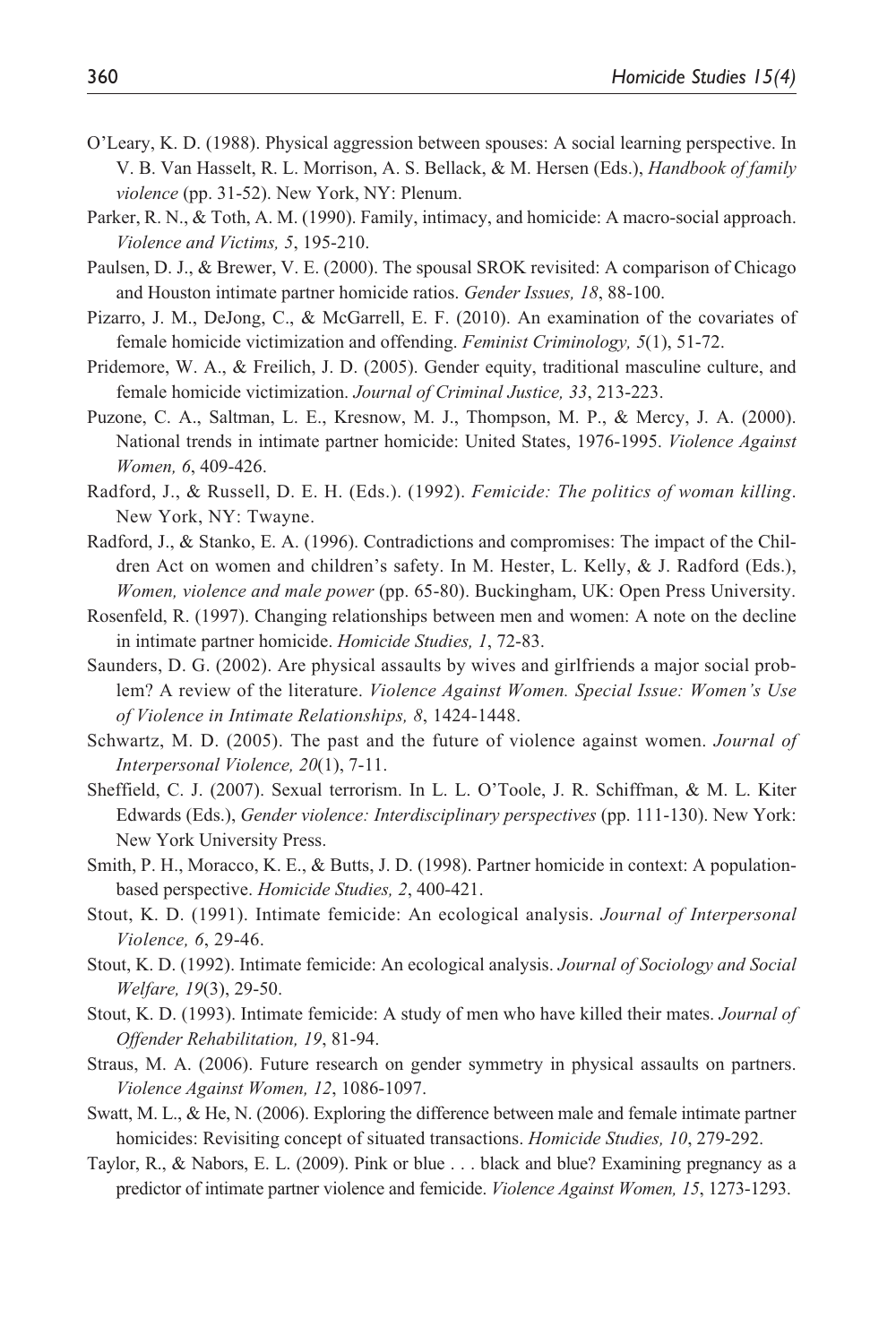- Titterington, V. B. (2006). A retrospective investigation of gender inequality and female homicide victimization. *Sociological Spectrum, 26*, 205-236.
- Tjaden, P., & Thoennes, N. (2000). *Full report of the prevalence, incidence, and consequences of violence against women*. Washington, DC: National Institute of Justice.
- Vieraitis, L. M., Kovandzic, T. V., & Britto, S. (2008). Women's status and risk of homicide victimization: An analysis with data disaggregated by victim–offender relationship. *Homicide Studies, 12*, 163-176.
- Vieraitis, L. M., & Williams, M. R. (2002). Assessing the impact of gender inequality on female homicide victimization across US cities: A racially disaggregated analysis. *Violence Against Women, 8*(1), 35-63.
- Walker, L. (1979). *The battered woman*. New York, NY: Harper Perennial.
- Wallace, A. (1986). *Homicide: The social reality*. Sydney, Australia: New South Wales Bureau of Crime Statistics and Research.
- Warner, T. D. (2010). Violent acts and injurious consequences: An examination of competing hypotheses about intimate partner violence using agency-based data. *Journal of Family Violence, 25*, 183-193.
- Websdale, N. (1999). *Understanding domestic homicide*. Boston, MA: Northeastern University Press.
- Wells, W., & DeLeon-Granados, W. (2004). The intimate partner homicide decline: Disaggregated trends, theoretical explanations, and policy implications. *Criminal Justice Policy Review, 15*, 229-246.
- Westbrook, L. (2009). Information myths and intimate partner violence: Sources, contexts, and consequences. *Journal of the American Society for Information Science and Technology, 60*, 826-836.
- Wilson, M., & Daly, M. (1992). Till death us do part. In J. Radford & D. E. H. Russell (Eds.), *Femicide: The politics of woman-killing* (pp. 83-98). New York, NY: Twayne.
- Wilson, M., & Daly, M. (1993). Spousal homicide risk and estrangement. *Violence and Victims, 8*, 3-15.
- Wilson, M., Johnson, H., & Daly, M. (1995). Lethal and nonlethal violence against wives. *Canadian Journal of Criminology, 37*, 331-361.
- Yllö, K. (1993). Sexual equality and violence against wives in American states. *Journal of Comparative Family Studies, 14*, 67-86.
- Yllö, K., & Straus, M. A. (1990). Patriarchy and violence against wives: The impact of structural and normative factors. In M. A. Straus & R. J. Gelles (Eds.), *Physical violence in American families: Risk factors and adaptations to violence in 8,145 families* (pp. 383-399). New Brunswick, NJ: Transaction Books.
- Yodanis, C. L. (2004). Gender inequality, violence against women, and fear: A crossnational test of the feminist theory of violence against women. *Violence Against Women, 19*, 655-675.
- Zalewski, M. (2000). *Feminism after postmodernism*. London, UK: Routledge.
- Zeoli, A. M., & Webster, D. W. (2010). Effects of domestic violence policies, alcohol taxes and police staffing levels on intimate partner homicide in large US cities. *Injury Prevention, 16*, 90-95.